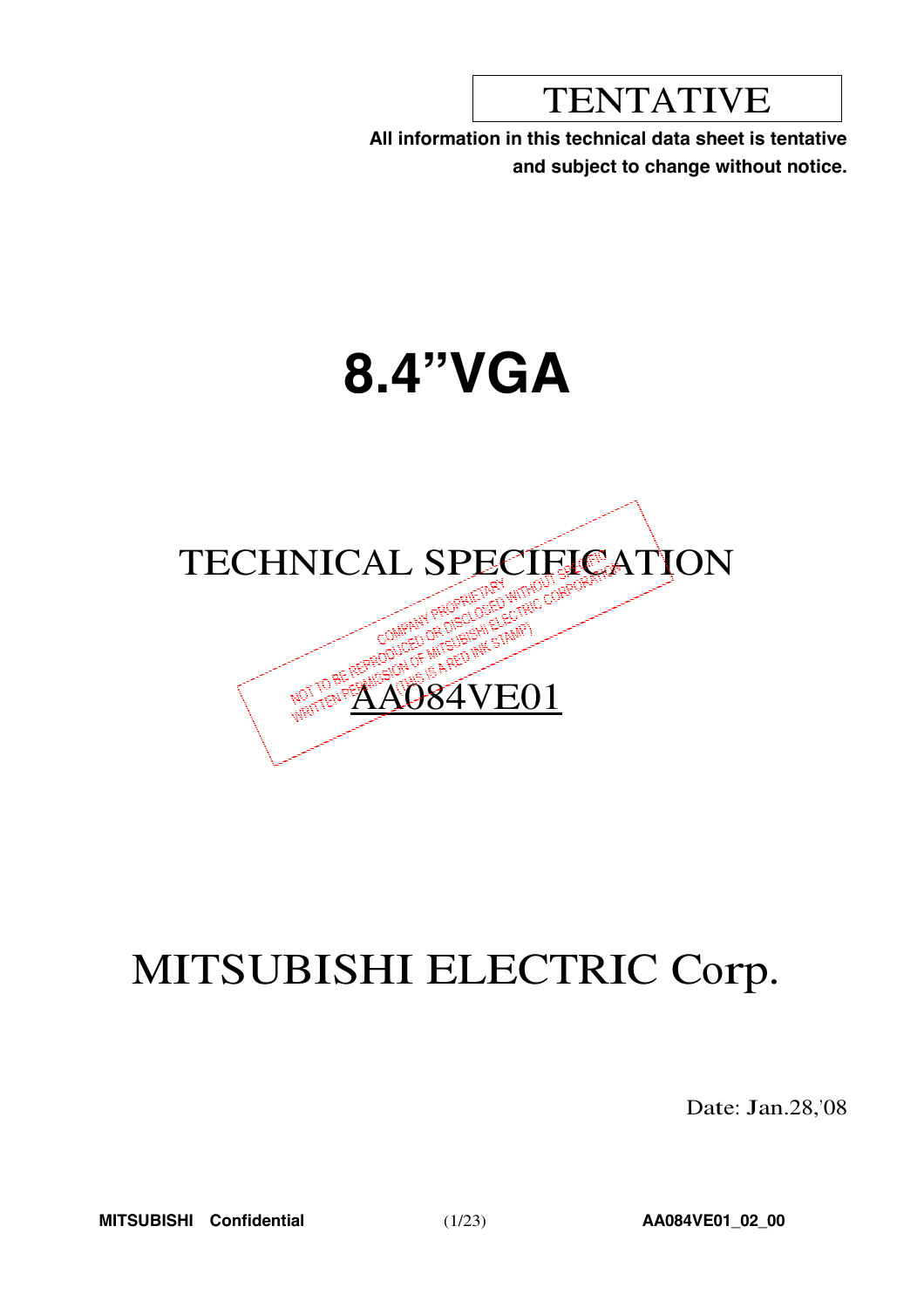# **CONTENTS**

| No.            | Item                                    | Page           |
|----------------|-----------------------------------------|----------------|
|                | <b>COVER</b>                            | 1              |
|                | <b>CONTENTS</b>                         | $\overline{2}$ |
| $\mathbf{1}$   | <b>APPLICATION</b>                      | 3              |
| $\mathfrak{D}$ | <b>OVERVIEW</b>                         | $\overline{4}$ |
| 3              | <b>ABSOLUTE MAXIMUM RATINGS</b>         | 5              |
| $\overline{4}$ | ELECTRICAL CHARACTERISTICS              | 5, 6, 7        |
| 5              | <b>INTERFACE PIN CONNECTION</b>         | 8              |
| 6              | <b>INTERFACE TIMING</b>                 | 9, 10, 11, 12  |
| $\tau$         | <b>BLOCK DIAGRAM</b>                    | 13             |
| 8              | MECHANICAL SPECIFICATION                | 14, 15         |
| 9              | <b>OPTICAL CHARACTERISTICS</b>          | 16, 17, 18     |
| 10             | RELIABILITY TEST CONDITION              | 19             |
| 11             | <b>OTHER FEATURE</b>                    | 20             |
| 12             | HANDLING PRECAUTIONS FOR TFT-LCD MODULE | 21, 22, 23     |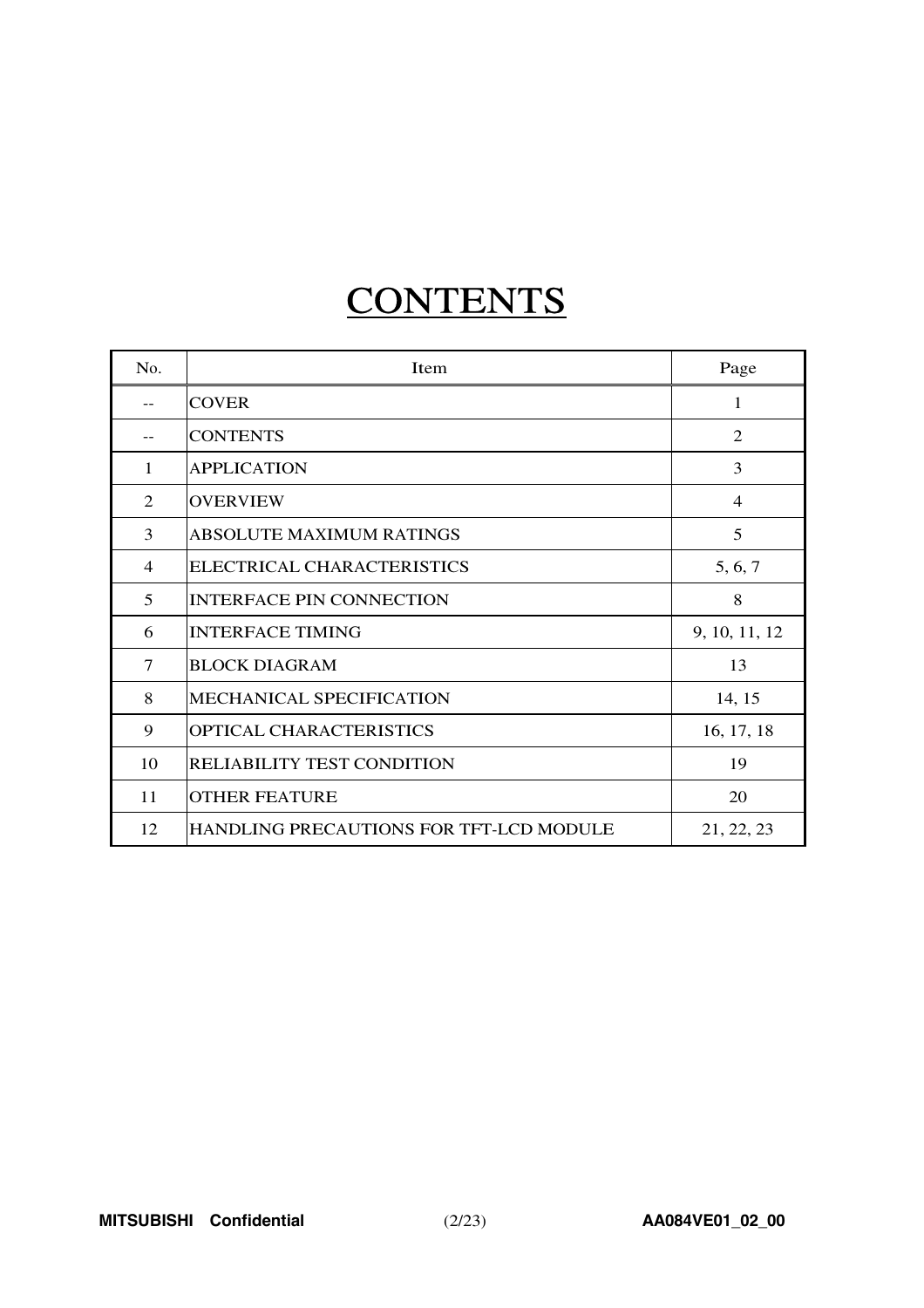## **1. APPLICATION**

This specification applies to color TFT-LCD module, AA084VE01.

These specification papers are the proprietary product of Mitsubishi Electric Corporation ("MITSUBISHI) and include materials protected under copyright of MITSUBISHI. No part of this document may be reproduced in any form or by any means without the express written permission of MITSUBISHI.

MITSUBISHI does not assume any liability for infringement of patents, copyrights or other intellectual property rights of third parties by or arising from use of a product specified in this document. No license, express, implied or otherwise, is granted under any patents, copyrights or other intellectual property rights of MITSUBISHI or of others.

MITSUBISHI classifies the usage of the TFT-LCD module as follows. Please confirm the usage before using the product.

(1) Standard Usage

Computers, office equipment, factory automation equipment, test and measurement equipment, communications, transportation equipment(automobiles, ships, trains, etc.), provided, however, that operation is not influenced by TFT-LCD directly.

(2) Special Usage

Medical equipment, safety equipment, transportation equipment, provided, however, that TFT-LCD is necessary to its operation.

(3) Specific Usage

Cockpit Equipment, military systems, aerospace equipment, nuclear reactor control systems, life support systems and any other equipment. MITSUBISHI should make a contract that stipulate apportionment of responsibilities between MITSUBISHI and our customer.

The product specified in this document is designed for "Standard Usage" unless otherwise specified in this document. If customers intend to use the product for applications other than those specified for "Standard Usage", they should first contact MITSUBISHI sales representative for it's intended use in writing.

MITSUBISHI has been making continuous effort to improve the reliability of its products. Customers should implement sufficient reliability design of their application equipments such as redundant system design, fail-safe functions, anti-failure features.

MITSUBISHI assumes no responsibility for any damage resulting from the use of the product that does not comply with the instructions and the precautions specified in this document.

Please contact and consult a MITSUBISHI sales representative for any questions regarding this product.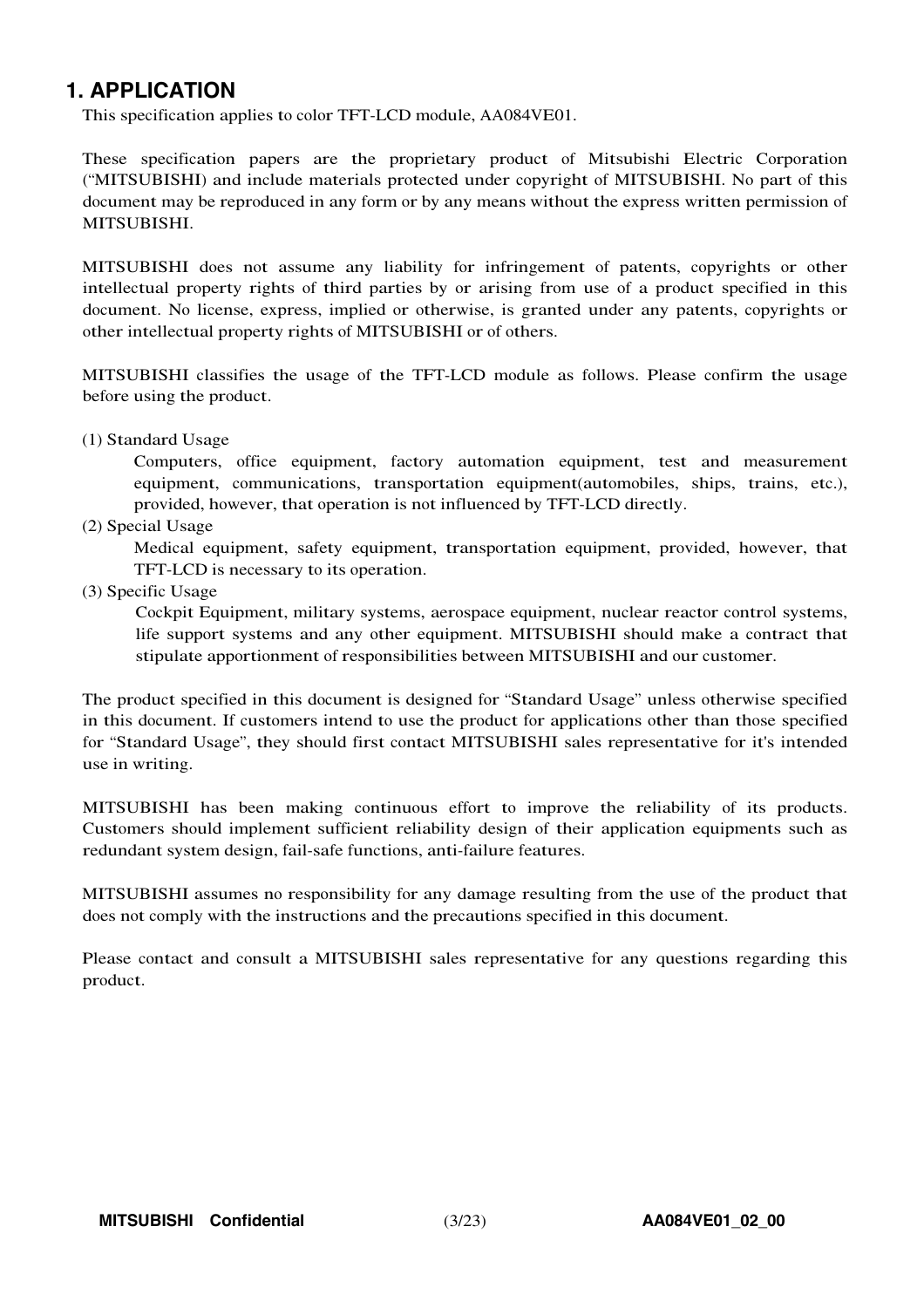## **2. OVERVIEW**

AA084VE01 is 8.4" color TFT-LCD (Thin Film Transistor Liquid Crystal Display) module composed of LCD panel, driver ICs, control circuit, and backlight unit.

By applying 6 bit digital data,  $640 \times 480$ ,  $262k$ -color images are displayed on the 8.4" diagonal screen. Input power voltage is 3.3 V for LCD driving.

The type of data and control signals are digital and transmitted via CMOS interface per Typ. 25 MHz clock cycle.

Inverter for backlight is not included in this module. General specifications are summarized in the following table:

| <b>ITEM</b>                            | <b>SPECIFICATION</b>                               |
|----------------------------------------|----------------------------------------------------|
| Display Area (mm)                      | $170.9(H) \times 128.2$ (V)<br>(8.4-inch diagonal) |
| Number of Dots                         | $640 \times 3$ (H) $\times 480$ (V)                |
| Pixel Pitch (mm)                       | $0.267$ (H) $\times$ 0.267 (V)                     |
| <b>Color Pixel Arrangement</b>         | RGB vertical stripe                                |
| Display Mode                           | Normally white (transflective type)                |
| Number of Color                        | 262k                                               |
| Luminance $(cd/m2)$                    | 200                                                |
| Viewing Angle ( $CR \ge 10$ )          | $-80-80^{\circ}$ (H) $-70-50^{\circ}$ (V)          |
| <b>Surface Treatment</b>               | Anti-reflection and hard-coating 2H                |
| <b>Electrical Interface</b>            | <b>CMOS</b>                                        |
| Optimum Viewing Angle (Contrast ratio) | 6 o'clock                                          |
| Module Size (mm)                       | 199.5 (W) $\times$ 149.0 (H) $\times$ 11.5 (D)     |
| Module Mass (g)                        | 365                                                |
| <b>Backlight Unit</b>                  | CCFL, 2-tubes, edge-light, replaceable             |

Characteristic value without any note is typical value.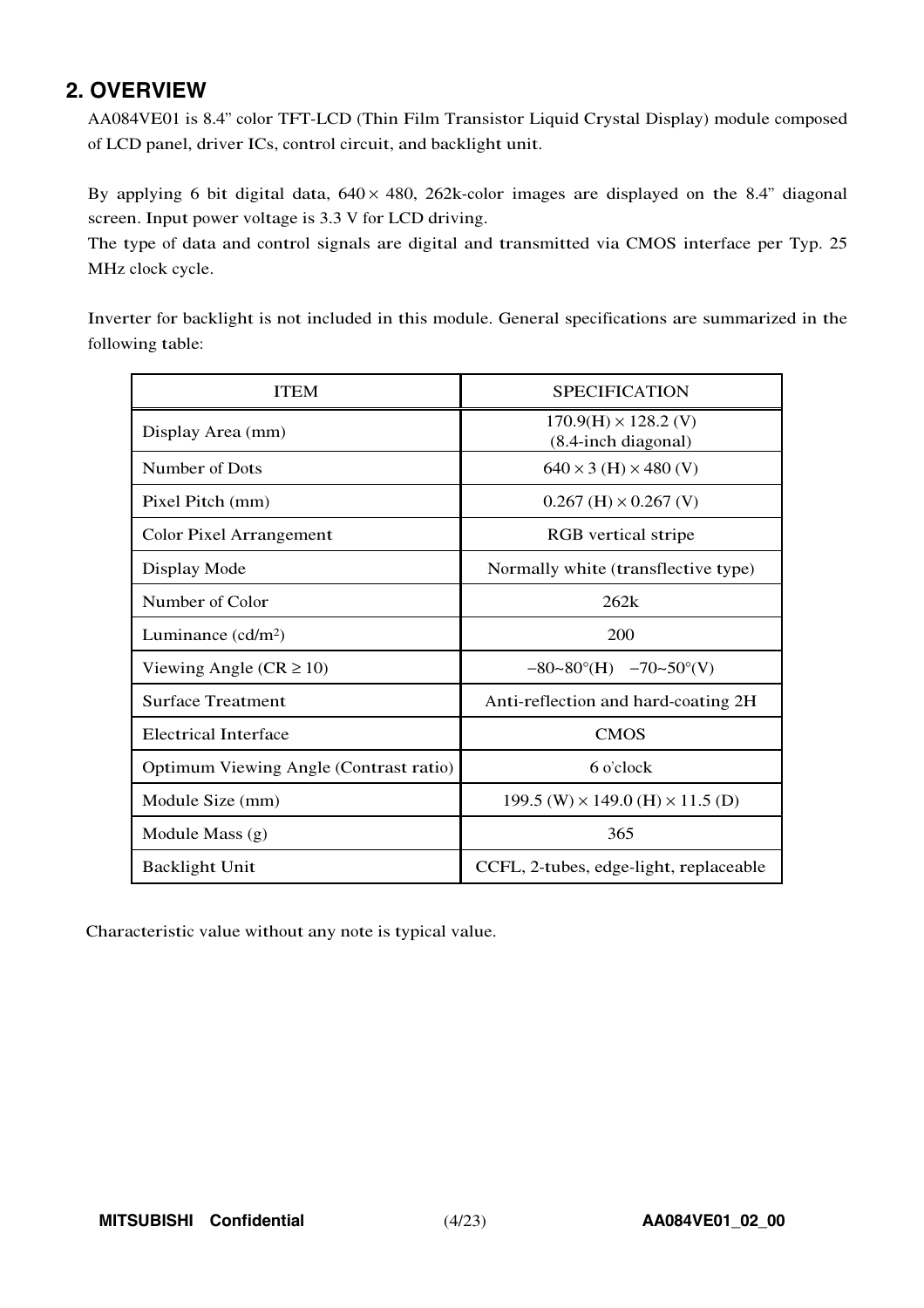# **3. ABSOLUTE MAXIMUM RATINGS**

| <b>ITEM</b>                            |             | <b>SYMBOL</b>               | MIN.     | MAX. | <b>UNIT</b>     |
|----------------------------------------|-------------|-----------------------------|----------|------|-----------------|
| Power Supply Voltage for LCD           |             | <b>VCC</b>                  | $-0.3$   | 4.0  | V               |
| Logic Input Voltage                    |             | VI                          | $-0.3$   | 6.0  | V               |
| Lamp Voltage                           |             | VL.                         | $\Omega$ | 2000 | <b>V</b> rms    |
| Lamp Current                           |             | $_{\rm IL}$                 | $\Omega$ | 10.0 | mArms           |
| Lamp Frequency                         |             | FL                          |          | 100  | kHz             |
| <b>Operation Temperature (Panel)</b>   | Note $1,2)$ | $\Gamma_{\text{op(Panel)}}$ | $-20$    | 70   | $\rm ^{\circ}C$ |
| <b>Operation Temperature (Ambient)</b> | Note $2)$   | $T_{\text{op(Ambient)}}$    | $-20$    | 70   | $\rm ^{\circ}C$ |
| <b>Storage Temperature</b>             | Note $2)$   | $T_{\text{stg}}$            | $-20$    | 80   | $\rm ^{\circ}C$ |

[Note]

1) Measured at the center of active area and at the center of panel back surface

2) Top, Tstg  $\leq 40^{\circ}$ C : 90%RH max. without condensation

<sup>T</sup>op,Tstg <sup>&</sup>gt; <sup>40</sup>°<sup>C</sup> : Absolute humidity shall be less than the value of <sup>90</sup>%RH at <sup>40</sup>°<sup>C</sup> without condensation.

# **4. ELECTRICAL CHARACTERISTICS**

| $(1)$ TFT-LCD                   |            | Ambient Temperature: Ta = $25^{\circ}$ C |      |      |         |               |         |
|---------------------------------|------------|------------------------------------------|------|------|---------|---------------|---------|
| ITEM                            |            | <b>SYMBOL</b>                            | MIN. | TYP. | MAX.    | <b>UNIT</b>   | Remarks |
| Power Supply Voltage for LCD    | VCC        | 3.0                                      | 3.3  | 3.6  | V       | $*1)$         |         |
| Power Supply Current for LCD    | <b>ICC</b> |                                          | 450  | 620  | mA      | $*2)$         |         |
| Permissive Input Ripple Voltage | <b>VRP</b> |                                          |      | 100  | $mVp-p$ | $VCC = +3.3V$ |         |
| Logic Input                     | High       | VIH                                      | 2.0  |      | 5.5     | V             |         |
| Low<br>Voltage                  |            | VIL                                      |      |      | 0.8     | V             |         |

\*1) Power and signals sequence:

 $0 < t^2 \le 50$  ms  $200 \text{ ms} \le t^5$ 

t 1 ≤ 10 ms  $10 \text{ ms}$  200 ms ≤ t4  $0 < t3 \le 50$  ms  $0 \le t6$ 

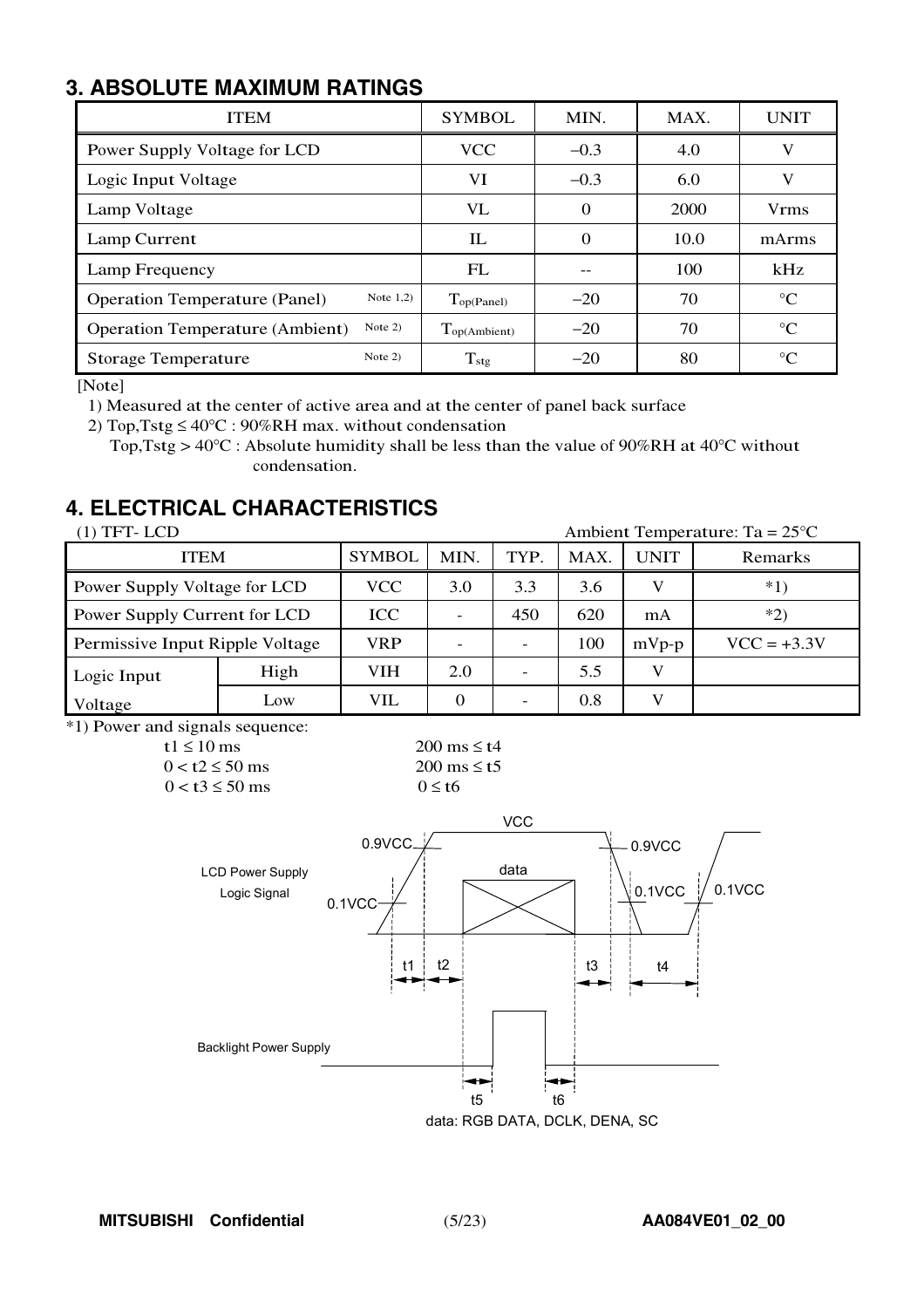VCC-dip conditions:

- 1) When  $2.4 \text{ V} \leq \text{VCC} < 3.0 \text{ V}$ , td  $\leq 10 \text{ ms}$
- 2) When  $VCC < 2.4$  V

VCC-dip conditions should also follow the power and signals sequence.



### \*2) VCC =  $+3.3$  V, f<sub>H</sub>=31.5kHz, fv=60Hz, fcLK= 25MHz

Display image of typical is 64-gray-bar pattern (6 bit), 480 line mode.

| TISO |
|------|

| Parameter | Fuse Type Name    | Supplier                  | Remark |
|-----------|-------------------|---------------------------|--------|
| VCC       | <b>FCC16162AB</b> | Kamaya Electric Co., Ltd. |        |

\*) The power supply capacity should be designed to be more than the fusing current.

| (2) Backlight                |               |       |                   |       |             | $Ta = 25^{\circ}C$                                      |
|------------------------------|---------------|-------|-------------------|-------|-------------|---------------------------------------------------------|
| <b>ITEM</b>                  | <b>SYMBOL</b> | MIN.  | TYP.              | MAX.  | <b>UNIT</b> | Remarks                                                 |
| Lamp Voltage                 | VL            | --    | 400               | $-$   | <b>Vrms</b> | $IL = 6.5$ mArms                                        |
| Lamp Current                 | IL            | 3.0   | 6.5               | 7.5   | mArms       | $*1, *5)$                                               |
| Lamp Frequency               | FL            | 30    | $\qquad \qquad -$ | 70    | kHz         | $*2)$                                                   |
|                              |               | 850   | $\qquad \qquad -$ | $-$   | <b>Vrms</b> | $Ta = 25^{\circ}C$                                      |
| <b>Starting Lamp Voltage</b> | <b>VS</b>     | 1190  | $- -$             | $- -$ | <b>Vrms</b> | $Ta = 0^{\circ}C$                                       |
|                              |               | 1360  | $- -$             | $-$   | <b>Vrms</b> | $Ta = -20$ °C                                           |
| Lamp Life Time               | LT            | 50000 | $- -$             | $ -$  | h           | *3,*4) IL = $6.5$ mArms,<br><b>Continuous Operation</b> |

\*1) Lamp Current measurement method (The current meter is inserted in low voltage line.)



\*2) Lamp frequency of inverter may produce interference with horizontal synchronous frequency, and this may cause horizontal beat on the display. Therefore, please adjust lamp frequency, and keep inverter as far from module as possible or use electronic shielding between inverter and module to avoid the interference.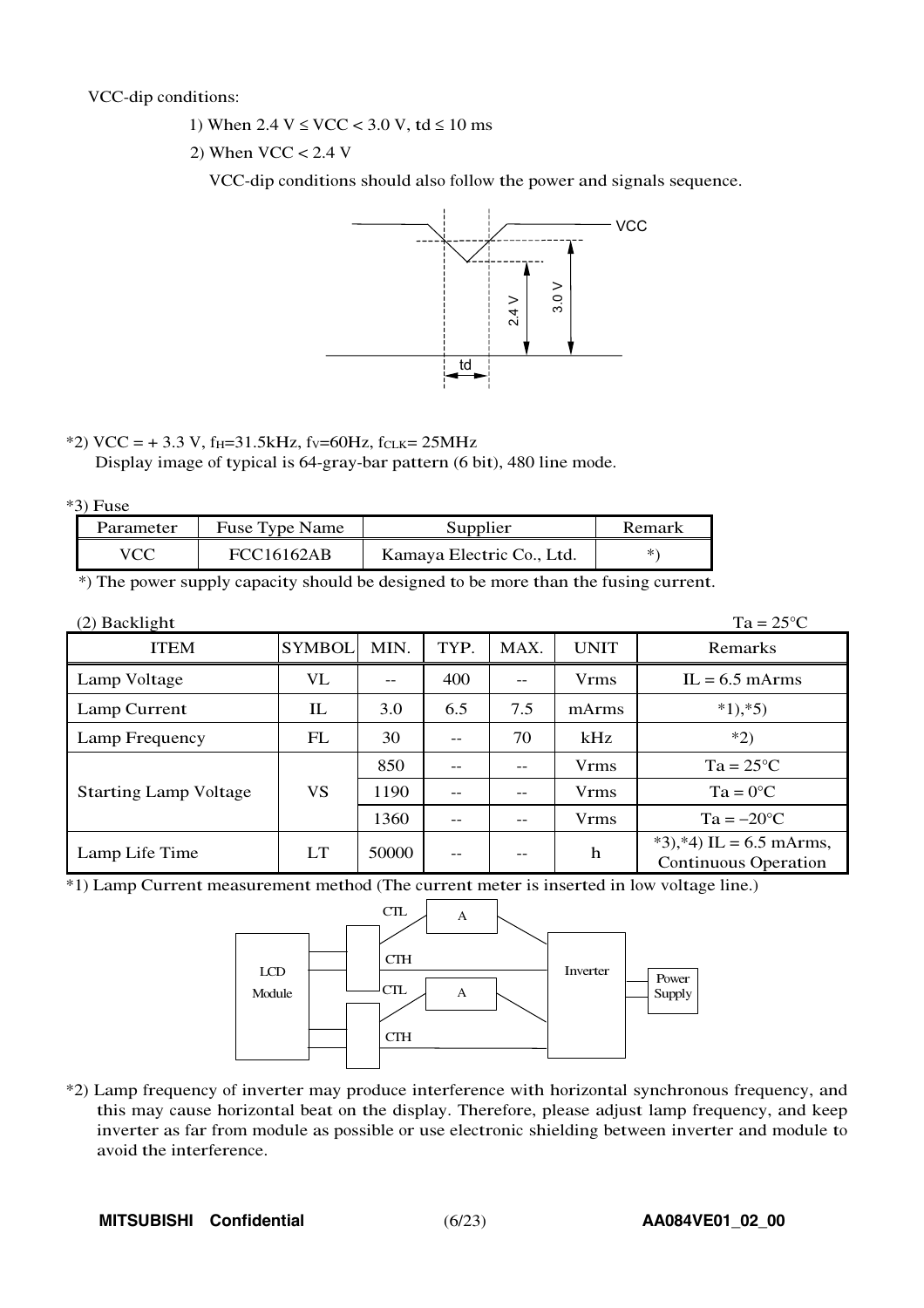- \*3) Lamp life time is defined as the time either when the brightness becomes 50% of the initial value, or when the starting lamp voltage does not meet the value specified in this table.
- \*4) The life time of the backlight depends on the ambient temperature. The life time will decrease under low/high temperature.
- \*5) Please use the inverter which has symmetrical current wave form as follows,

The degree of unbalance: less than 10%

The ratio of wave height: less than  $\sqrt{2} \pm 10\%$ 



 $I_{PI}$ : Low side peak

 $I<sub>PH</sub>:$  High side peak

The degree of unbalance =  $|I_{PH} - I_{PL}| / I_{rms} \times 100\%$ The ratio of wave height =  $I_{PH}$ (or  $I_{PL}$ ) / Irms

CURRENT WAVE FORM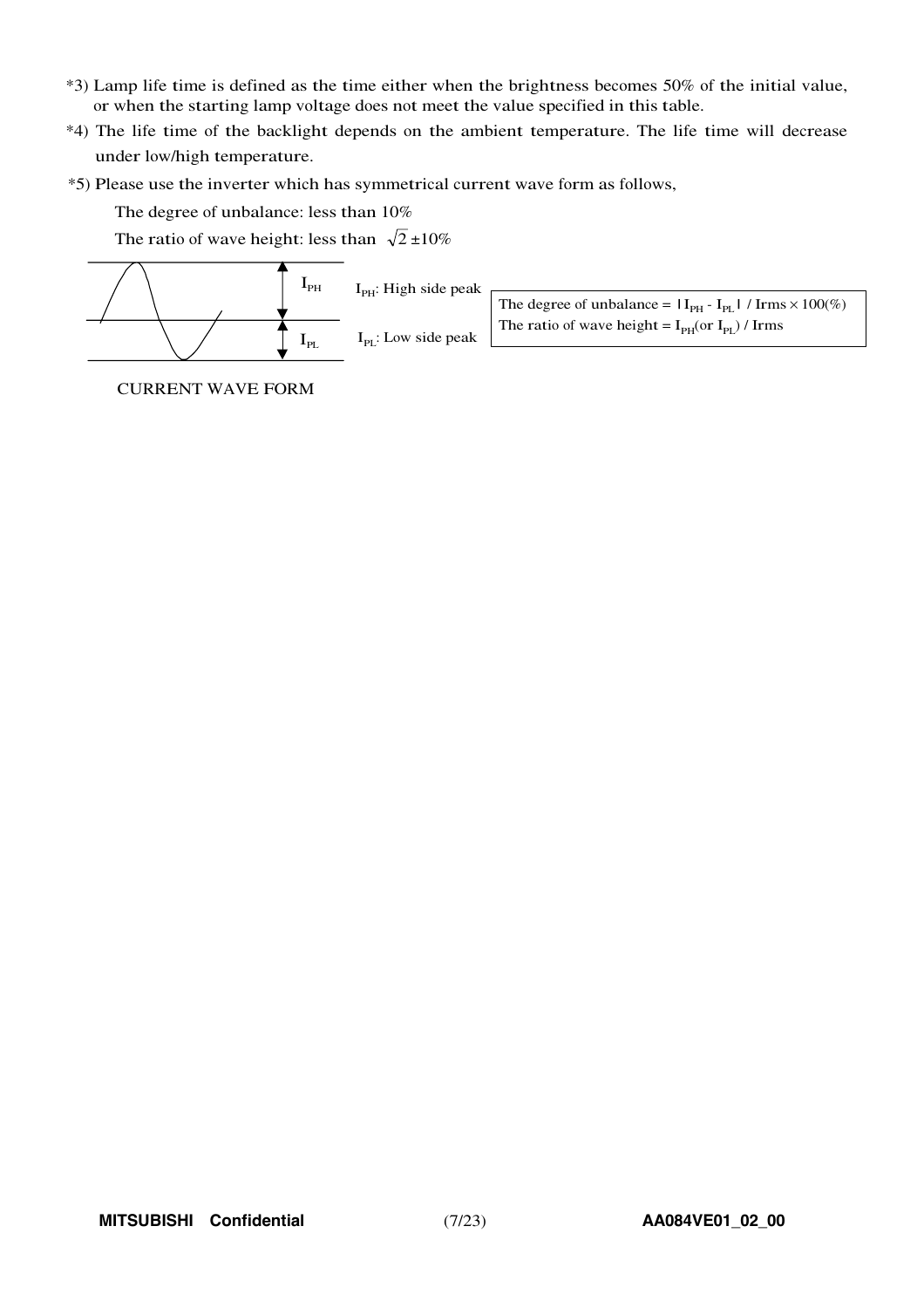# **5. INTERFACE PIN CONNECTION**

### (1) CN 1(Interface Signal)

### Used connector: DF9BA-31P-1V(32) (HIROSE) Corresponding connector: DF9B-31S-1V (HIROSE)

| Pin No.          | Symbol                 | Corresponding connector. Dr $2D-213-1$ v (THNOSE)<br>Function |
|------------------|------------------------|---------------------------------------------------------------|
| 1                | <b>GND</b>             |                                                               |
| $\overline{2}$   | <b>DCLK</b>            | Clock signal for sampling catch data signal                   |
| 3                | HD                     | Horizontal sync signal<br>$*1)$                               |
| $\overline{4}$   | $\mathbf{V}\mathbf{D}$ | $*1)$<br>Vertical sync signal                                 |
| 5                | <b>GND</b>             |                                                               |
| 6                | R <sub>0</sub>         | Red data signal(LSB)                                          |
| $\boldsymbol{7}$ | R1                     | Red data signal                                               |
| $8\,$            | R2                     | Red data signal                                               |
| 9                | R <sub>3</sub>         | Red data signal                                               |
| 10               | R4                     | Red data signal                                               |
| 11               | R <sub>5</sub>         | Red data signal(MSB)                                          |
| 12               | <b>GND</b>             |                                                               |
| 13               | G <sub>0</sub>         | Green data signal(LSB)                                        |
| 14               | G1                     | Green data signal                                             |
| 15               | G2                     | Green data signal                                             |
| 16               | G <sub>3</sub>         | Green data signal                                             |
| 17               | G <sub>4</sub>         | Green data signal                                             |
| 18               | G <sub>5</sub>         | Green data signal(MSB)                                        |
| 19               | <b>GND</b>             |                                                               |
| 20               | B <sub>0</sub>         | Blue data signal(LSB)                                         |
| 21               | B1                     | Blue data signal                                              |
| 22               | B2                     | Blue data signal                                              |
| 23               | B <sub>3</sub>         | Blue data signal                                              |
| 24               | <b>B4</b>              | Blue data signal                                              |
| 25               | B <sub>5</sub>         | Blue data signal(MSB)                                         |
| 26               | <b>GND</b>             |                                                               |
| 27               | <b>DENA</b>            | Data enable signal (to settle the viewing area)               |
| 28               | <b>VCC</b>             | 3.3 V Power Supply                                            |
| 29               | <b>VCC</b>             | 3.3 V Power Supply                                            |
| 30               | NC                     | This pin should be open.                                      |
| 31               | <b>SC</b>              | Scan direction control. Low = Normal, High = Reverse          |

\*1) HD and VD are not being used for timing control.

\*2) Metal frame is connected to signal GND.

(2) CN 2 , CN 3 (Backlight)

| Backlight-side connector: BHR-02(8.0)VS-1N (JST)      |  |
|-------------------------------------------------------|--|
| Inverter-side connector: SM02(8.0)B-BHS(LF)(SN) (JST) |  |
|                                                       |  |

| Pin No. | Symbol     | Function            |
|---------|------------|---------------------|
|         | <b>CTH</b> | VBLH (High Voltage) |
|         | CTI        | VBLL (Low Voltage)  |
| [Note]  |            |                     |

```
VBLH-VBLL = VL
```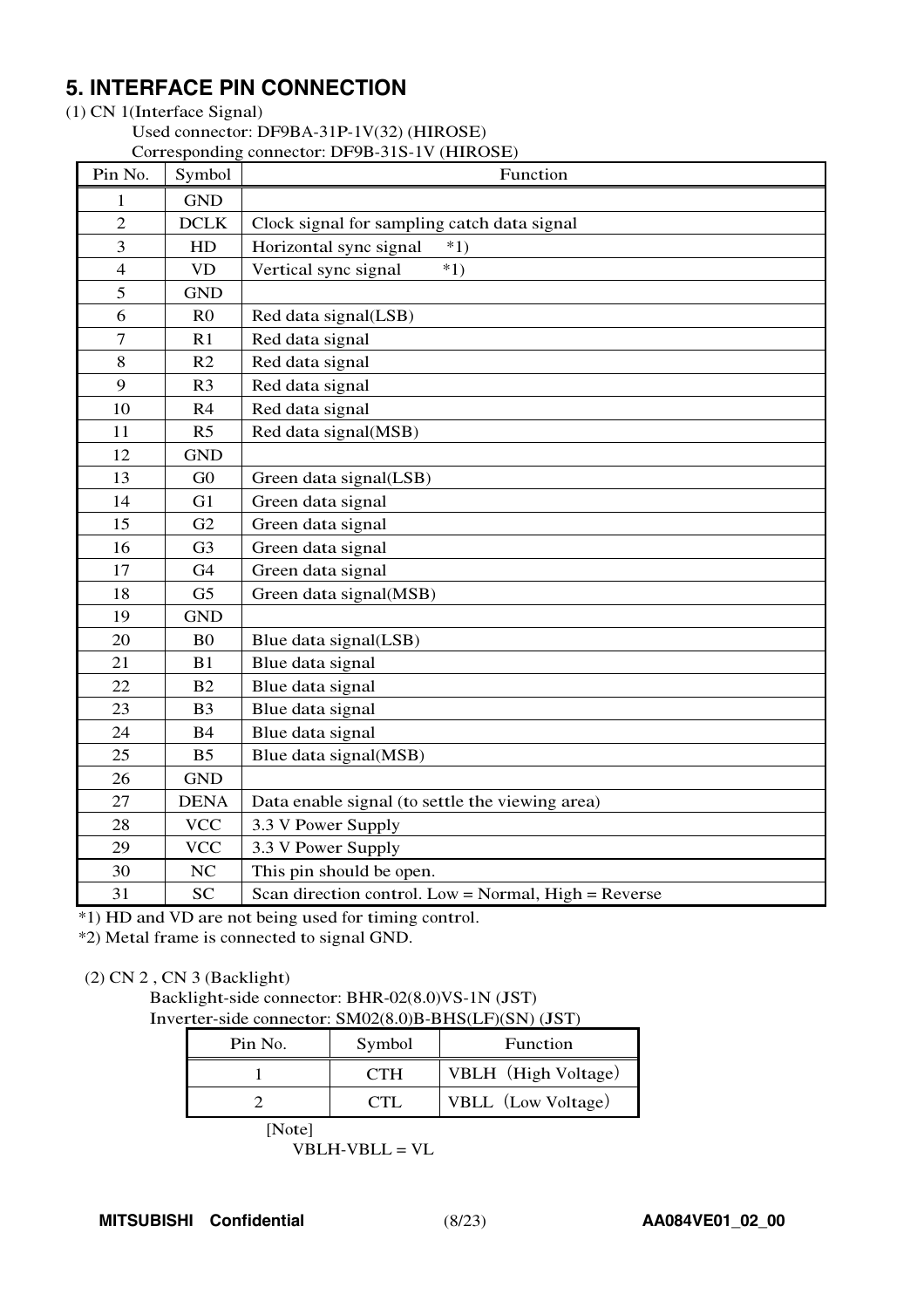# **6. INTERFACE TIMING**

### (1) Timing Specifications

|             | <b>ITEM</b> |                      | <b>SYMBOL</b>           | MIN.           | TYP. | MAX. | <b>UNIT</b>  |
|-------------|-------------|----------------------|-------------------------|----------------|------|------|--------------|
|             | Frequency   |                      | fclk                    | 20             | 25   | 30   | <b>MHz</b>   |
|             | Period      |                      | <b>t</b> CLK            | 33.3           | 40   | 50   | ns           |
| <b>DCLK</b> | Low Width   |                      | twcl                    | 10             | --   | --   | ns           |
|             | High Width  |                      | twch                    | 10             | --   | $-$  | ns           |
| DATA(R,G,B) | Set up time |                      | t <sub>DS</sub>         | $\overline{4}$ | --   | --   | ns           |
| <b>DENA</b> | Hold time   |                      | $t_{DH}$                | $\overline{4}$ | --   | $-$  | ns           |
|             |             | <b>Active Time</b>   | <b>t</b> HA             | 640            | 640  | 640  | <b>t</b> CLK |
|             | Horizontal  | <b>Blanking Time</b> | $t_{HB}$                | 20             | 160  | --   | <b>t</b> CLK |
|             |             | Frequency            | $f_{\rm H}$             | 27             | 31.5 | 38   | kHz          |
|             |             | Period               | th                      | 26.3           | 31.7 | 37.0 | $\mu s$      |
| <b>DENA</b> |             | <b>Active Time</b>   | <b>t</b> v <sub>A</sub> | 480            | 480  | 480  | th           |
|             | Vertical    | <b>Blanking Time</b> | <b>t</b> <sub>VB</sub>  | $\overline{4}$ | 45   | --   | th           |
|             |             | Frequency            | $f_V$                   | 55             | 60   | 70   | Hz           |
|             |             | Period               | tv                      | 14.3           | 16.7 | 18.2 | ms           |

[Note]

1) DATA is latched at fall edge of DCLK in this specification.

2) DENA (Data Enable) should always be positive polarity as shown in the timing specification.

3) DCLK should appear during all invalid period.

4) In case of blanking time fluctuation, please satisfy following condition.

 $t_{VBn}$  >  $t_{VBn-1}$  – 3( $t_{H}$ )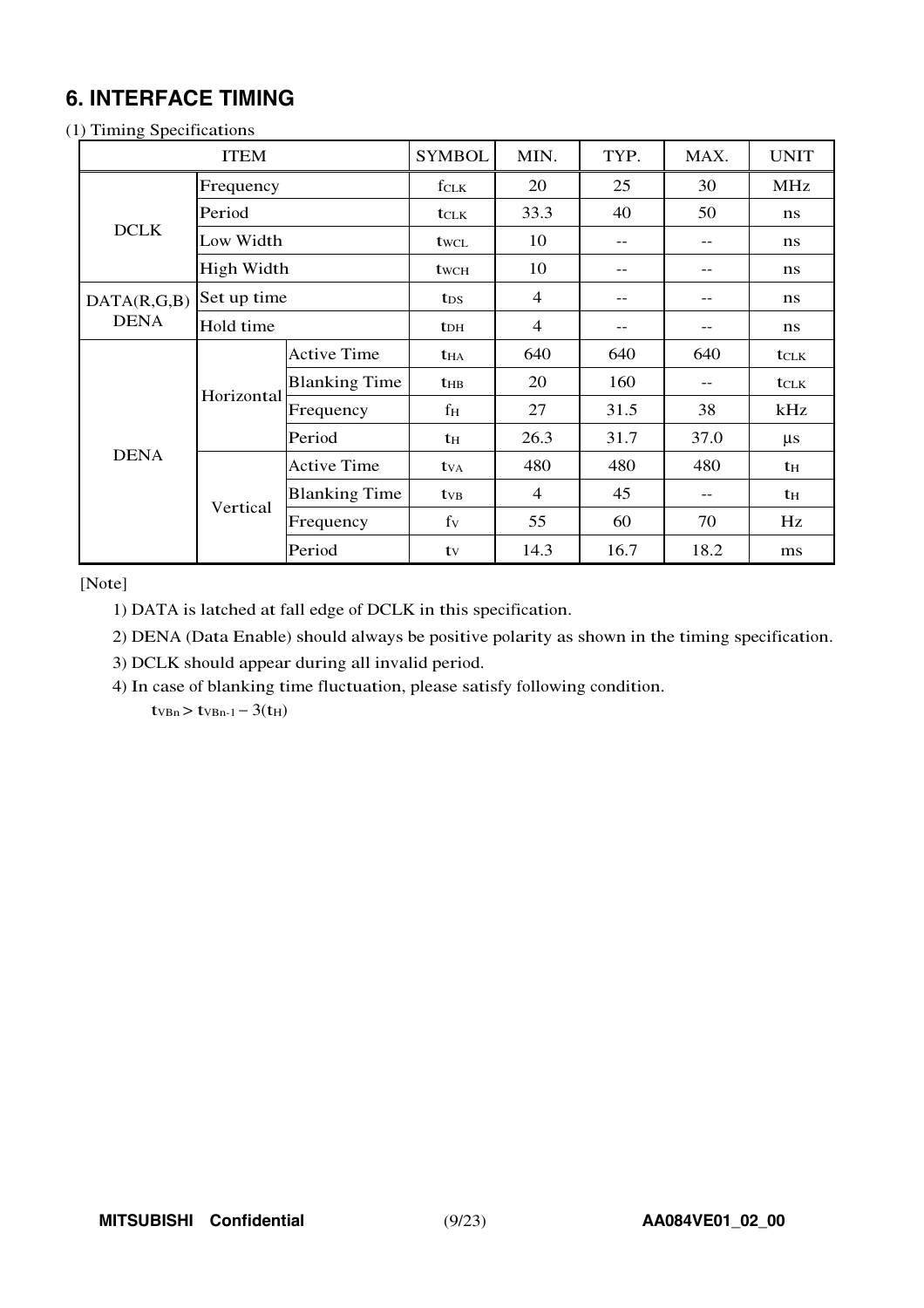### (2) Timing Chart

- a. Pixel Timing Chart 2.0V 0.8V t<sub>wcH</sub> t<sub>wcL</sub>  $t_{\scriptstyle{\text{CLK}}}$ tD<sup>S</sup> tD<sup>H</sup> DCLK DATA(R,G,B), DENA  $\overline{A}$   $\overline{A}$  0.8V 2.0V
- b. Horizontal Timing Chart



c. Vertical Timing Chart

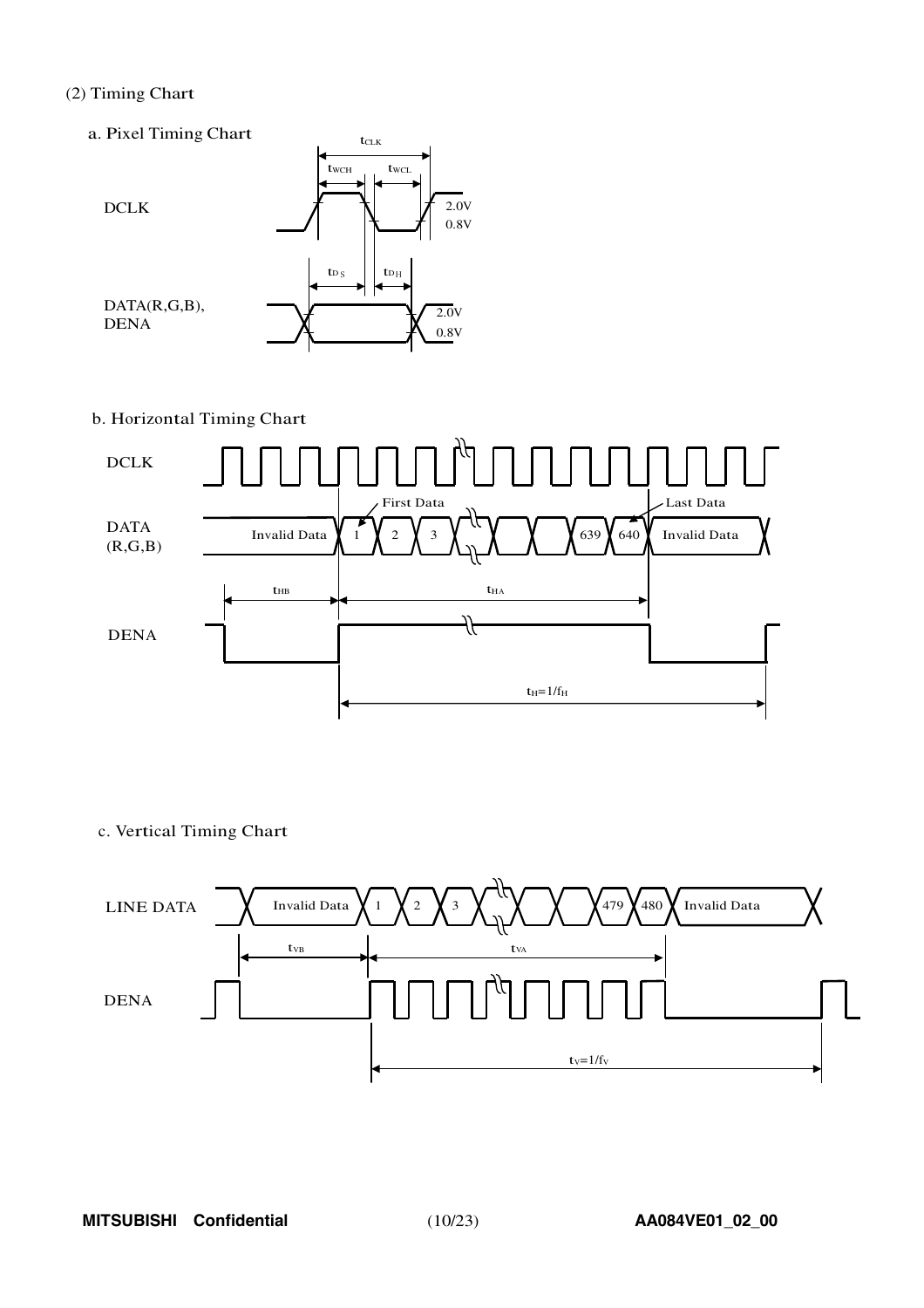|              |                | <b>INPUT DATA</b>   |                  |                             |                       |                       |                  |                  |                  |                        |                  |                   |                  |                   |                  |                             |                  |                  |                  |
|--------------|----------------|---------------------|------------------|-----------------------------|-----------------------|-----------------------|------------------|------------------|------------------|------------------------|------------------|-------------------|------------------|-------------------|------------------|-----------------------------|------------------|------------------|------------------|
|              |                |                     |                  |                             | R DATA                |                       |                  |                  |                  | <b>G DATA</b>          |                  |                   |                  |                   |                  | <b>B DATA</b>               |                  |                  |                  |
|              | <b>COLOR</b>   |                     |                  | R5   R4   R3   R2   R1   R0 |                       |                       |                  |                  |                  |                        |                  | G5 G4 G3 G2 G1 G0 |                  |                   |                  | B5   B4   B3   B2   B1   B0 |                  |                  |                  |
|              |                | <b>MSB</b>          |                  |                             |                       |                       | <b>LSB</b>       | <b>MSB</b>       |                  |                        |                  |                   | <b>LSB</b>       | <b>MSB</b>        |                  |                             |                  |                  | LSB              |
|              | <b>BLACK</b>   | $\mathbf{0}$        | $\mathbf{0}$     | $\mathbf{0}$                | $\overline{0}$<br>j   | $\overline{0}$        | $\overline{0}$   | $\overline{0}$   | $\overline{0}$   | $\boldsymbol{0}$       | $\overline{0}$   | $\overline{0}$    | $\mathbf{0}$     | $\overline{0}$    | $\mathbf{0}$     | $\mathbf{0}$                | $\mathbf{0}$     | $\overline{0}$   | $\overline{0}$   |
|              | RED(63)        | 1                   | 1                | 1                           | $\mathbf{1}$          | $\mathbf{1}$          | 1                | $\mathbf{0}$     | $\mathbf{0}$     | $\mathbf{0}$           | $\overline{0}$   | $\mathbf{0}$      | $\mathbf{0}$     | $\Omega$          | $\mathbf{0}$     | $\Omega$                    | $\mathbf{0}$     | $\mathbf{0}$     | $\theta$         |
|              | GREEN(63)      | $\Omega$            | $\boldsymbol{0}$ | $\boldsymbol{0}$            | $\boldsymbol{0}$<br>Ē | $\boldsymbol{0}$      | $\boldsymbol{0}$ | $\mathbf{1}$     | $\mathbf{1}$     | $\mathbf{1}$           | $\mathbf{1}$     | $\mathbf{1}$      | 1                | $\boldsymbol{0}$  | $\boldsymbol{0}$ | $\Omega$                    | $\boldsymbol{0}$ | $\overline{0}$   | $\Omega$         |
| <b>BASIC</b> | BLUE(63)       | $\Omega$            | $\mathbf{0}$     | $\boldsymbol{0}$            | $\boldsymbol{0}$<br>ŧ | $\mathbf{0}$          | $\mathbf{0}$     | $\overline{0}$   | $\boldsymbol{0}$ | $\mathbf{0}$<br>Ē      | $\theta$         | $\boldsymbol{0}$  | $\theta$         | 1                 | $\mathbf{1}$     | 1                           | $\mathbf{1}$     | 1                | 1                |
| <b>COLOR</b> | <b>CYAN</b>    | $\theta$<br>Ē       | $\boldsymbol{0}$ | $\boldsymbol{0}$            | $\mathbf{0}$<br>I     | $\overline{0}$        | $\boldsymbol{0}$ | $\mathbf{1}$     | $\mathbf{1}$     | $\mathbf{1}$           | $\mathbf{1}$     | $\mathbf{1}$      | 1                | I<br>$\mathbf{1}$ | $\mathbf{1}$     | $\mathbf{1}$                | $\mathbf{1}$     | $\mathbf{1}$     | 1                |
|              | <b>MAGENTA</b> | 1                   | 1                | 1                           | 1                     | 1                     | 1                | $\theta$         | $\theta$         | $\theta$               | $\theta$         | $\theta$          | $\theta$         | 1                 | 1                | 1                           | 1                | 1                | 1                |
|              | <b>YELLOW</b>  | 1                   | $\mathbf{1}$     | $\mathbf{1}$                | $\mathbf{1}$          | $\mathbf{1}$          | $\mathbf{1}$     | $\mathbf{1}$     | $\mathbf{1}$     | $\mathbf{1}$           | $\mathbf{1}$     | $\mathbf{1}$      | $\mathbf{1}$     | $\theta$          | $\boldsymbol{0}$ | $\theta$                    | $\overline{0}$   | $\mathbf{0}$     | $\theta$         |
|              | <b>WHITE</b>   | 1                   | $\mathbf{1}$     | 1                           | $\mathbf{1}$          | 1                     | $\mathbf{1}$     | 1                | 1                | $\mathbf{1}$           | 1                | 1                 | 1                | 1                 | $\mathbf{1}$     | $\mathbf{1}$                | $\mathbf{1}$     | $\mathbf{1}$     | 1                |
|              | RED(1)         | $\mathbf{0}$        | $\overline{0}$   | $\mathbf{0}$                | $\mathbf{0}$          | $\overline{0}$        | $\mathbf{1}$     | $\mathbf{0}$     | $\mathbf{0}$     | $\mathbf{0}$           | $\overline{0}$   | $\mathbf{0}$      | $\mathbf{0}$     | $\boldsymbol{0}$  | $\overline{0}$   | $\Omega$                    | $\overline{0}$   | $\mathbf{0}$     | $\overline{0}$   |
|              | RED(2)         | $\boldsymbol{0}$    | $\Omega$         | $\mathbf{0}$                | $\mathbf{0}$          | $\mathbf{1}$          | $\mathbf{0}$     | $\Omega$         | $\mathbf{0}$     | $\mathbf{0}$           | $\Omega$         | $\Omega$          | $\mathbf{0}$     | $\Omega$          | $\mathbf{0}$     | $\Omega$                    | $\Omega$         | $\mathbf{0}$     | $\mathbf{0}$     |
|              |                |                     |                  |                             |                       |                       |                  |                  |                  |                        |                  |                   |                  |                   |                  |                             |                  |                  |                  |
| <b>RED</b>   |                |                     |                  |                             |                       |                       |                  |                  |                  |                        |                  |                   |                  |                   |                  |                             |                  |                  |                  |
|              | RED(62)        | 1                   | 1                | $\mathbf{1}$                | I<br>$\mathbf{1}$     | $\mathbf{1}$          | $\mathbf{0}$     | $\mathbf{0}$     | $\boldsymbol{0}$ | Ī<br>$\mathbf{0}$      | $\mathbf{0}$     | $\mathbf{0}$      | $\mathbf{0}$     | $\mathbf{0}$      | $\boldsymbol{0}$ | $\mathbf{0}$                | $\mathbf{0}$     | $\mathbf{0}$     | $\theta$         |
|              | RED(63)        | 1                   | 1                | 1                           | $\mathbf{1}$          | $\mathbf{1}$          | 1                | $\mathbf{0}$     | $\mathbf{0}$     | $\mathbf{0}$           | $\mathbf{0}$     | $\mathbf{0}$      | $\mathbf{0}$     | $\Omega$          | $\mathbf{0}$     | $\Omega$                    | $\overline{0}$   | $\mathbf{0}$     | $\theta$         |
|              | GREEN(1)       | $\overline{0}$<br>Ī | $\boldsymbol{0}$ | $\boldsymbol{0}$            | $\boldsymbol{0}$      | Ī<br>$\boldsymbol{0}$ | $\boldsymbol{0}$ | $\mathbf{0}$     | $\boldsymbol{0}$ | $\boldsymbol{0}$<br>Ī  | $\boldsymbol{0}$ | $\boldsymbol{0}$  | $\mathbf{1}$     | Ī<br>$\mathbf{0}$ | $\boldsymbol{0}$ | $\overline{0}$              | $\boldsymbol{0}$ | $\boldsymbol{0}$ | $\mathbf{0}$     |
|              | GREEN(2)       | $\theta$            | $\boldsymbol{0}$ | $\boldsymbol{0}$            | $\mathbf{0}$          | $\overline{0}$        | $\mathbf{0}$     | $\mathbf{0}$     | $\boldsymbol{0}$ | $\mathbf{0}$           | $\overline{0}$   | $\mathbf{1}$      | $\mathbf{0}$     | $\overline{0}$    | $\boldsymbol{0}$ | $\overline{0}$              | $\overline{0}$   | $\overline{0}$   | $\mathbf{0}$     |
|              |                |                     |                  |                             |                       |                       |                  |                  |                  |                        |                  |                   |                  |                   |                  |                             |                  |                  |                  |
| <b>GREEN</b> |                |                     |                  |                             |                       |                       |                  |                  |                  |                        |                  |                   |                  |                   |                  |                             |                  |                  |                  |
|              | GREEN(62)      | $\boldsymbol{0}$    | $\mathbf{0}$     | $\boldsymbol{0}$            | $\boldsymbol{0}$      | $\boldsymbol{0}$      | $\mathbf{0}$     | 1                | $\mathbf{1}$     | $\mathbf{1}$           | $\mathbf{1}$     | $\mathbf{1}$      | $\boldsymbol{0}$ | $\boldsymbol{0}$  | $\boldsymbol{0}$ | $\boldsymbol{0}$            | $\boldsymbol{0}$ | $\boldsymbol{0}$ | $\boldsymbol{0}$ |
|              | GREEN(63)      | $\mathbf{0}$        | $\mathbf{0}$     | $\boldsymbol{0}$            | $\boldsymbol{0}$<br>j | $\mathbf{0}$          | $\mathbf{0}$     | $\mathbf{1}$     | $\mathbf{1}$     | $\mathbf{1}$<br>j<br>I | $\mathbf{1}$     | $\mathbf{1}$      | $\mathbf{1}$     | $\overline{0}$    | $\boldsymbol{0}$ | $\overline{0}$              | $\boldsymbol{0}$ | $\boldsymbol{0}$ | $\boldsymbol{0}$ |
|              | BLUE(1)        | $\Omega$            | $\Omega$         | $\mathbf{0}$                | $\Omega$              | $\Omega$              | $\mathbf{0}$     | $\Omega$         | $\mathbf{0}$     | $\mathbf{0}$           | $\Omega$         | $\mathbf{0}$      | $\Omega$         | $\Omega$          | $\mathbf{0}$     | $\Omega$                    | $\Omega$         | $\mathbf{0}$     | 1                |
|              | BLUE(2)        | $\Omega$            | $\boldsymbol{0}$ | 0                           | $\Omega$              | $\boldsymbol{0}$      | $\boldsymbol{0}$ | $\boldsymbol{0}$ | $\boldsymbol{0}$ | $\boldsymbol{0}$       | $\Omega$         | $\Omega$          | $\boldsymbol{0}$ | 0                 | $\boldsymbol{0}$ | $\Omega$                    | $\Omega$         | $\mathbf{1}$     | $\boldsymbol{0}$ |
|              |                |                     |                  |                             |                       |                       |                  |                  |                  |                        |                  |                   |                  |                   |                  |                             |                  |                  |                  |
| <b>BLUE</b>  |                |                     |                  |                             |                       |                       |                  |                  |                  |                        |                  |                   |                  |                   |                  |                             |                  |                  |                  |
|              | BLUE(62)       | 0                   | $\theta$         | 0                           | $\theta$              | ŧ<br>$\theta$         | $\theta$         | $\theta$         | $\theta$         | $\theta$               | $\theta$         | $\mathbf{0}$      | $\theta$         | 1                 | 1                | 1                           | $\mathbf{1}$     | 1                | $\theta$         |
|              | BLUE(63)       | I<br>$\theta$       | $\boldsymbol{0}$ | $\mathbf{0}$                | $\boldsymbol{0}$<br>I | $\overline{0}$        | $\boldsymbol{0}$ | $\overline{0}$   | $\boldsymbol{0}$ | I<br>$\boldsymbol{0}$  | $\boldsymbol{0}$ | $\boldsymbol{0}$  | $\overline{0}$   | 1                 | $\mathbf{1}$     | $\mathbf{1}$                | $\mathbf{1}$     | $\mathbf{1}$     | 1                |

### (3) Color Data Assignment

[Note]

1) Definition of gray scale

Color (n) ---n indicates gray scale level.

Higher n means brighter level.

2) Data

1:High, 0: Low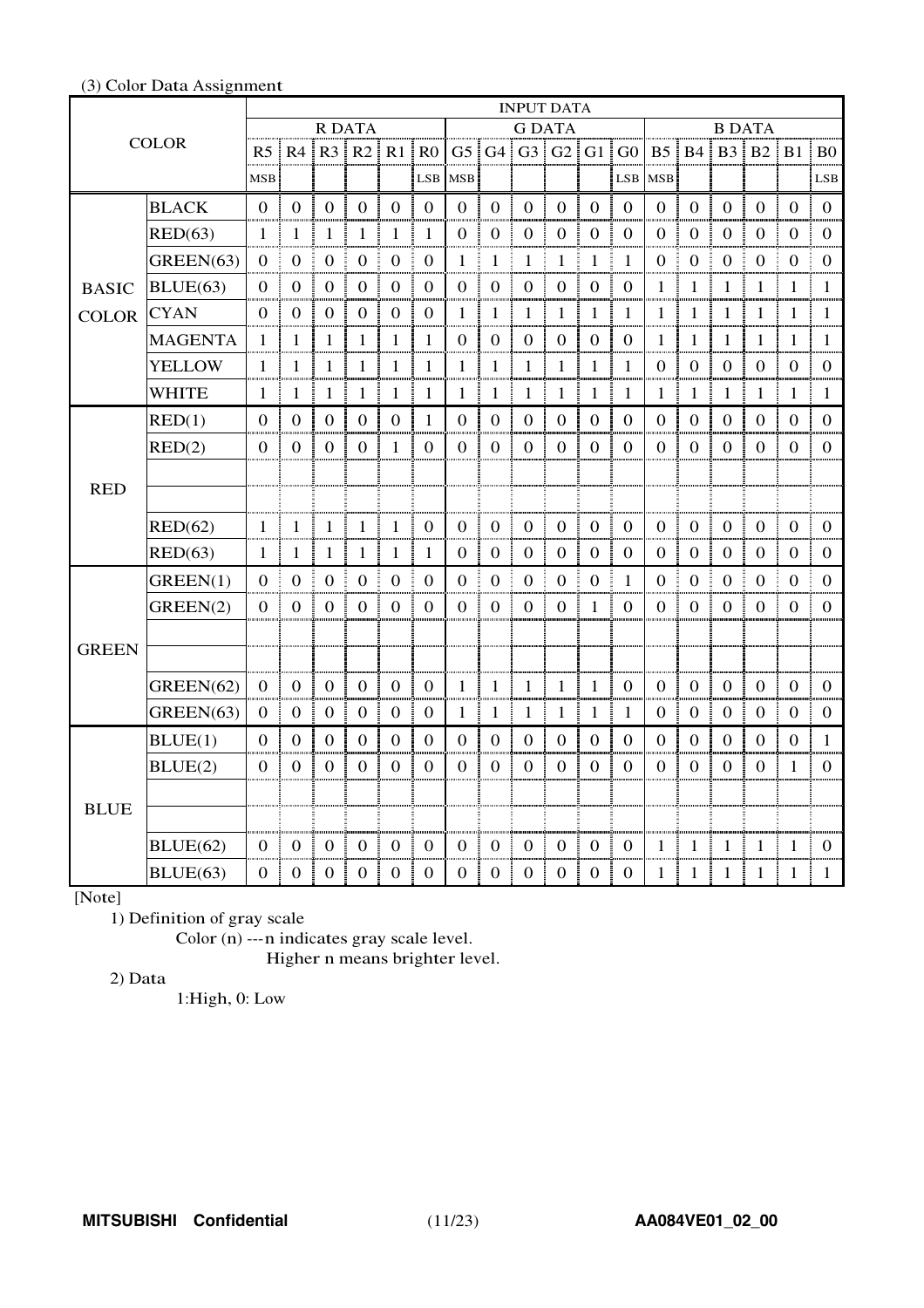### (4) Display Position and Scan Direction

D(X,Y) shows the data number of input signal for LCD panel signal processing PCB.

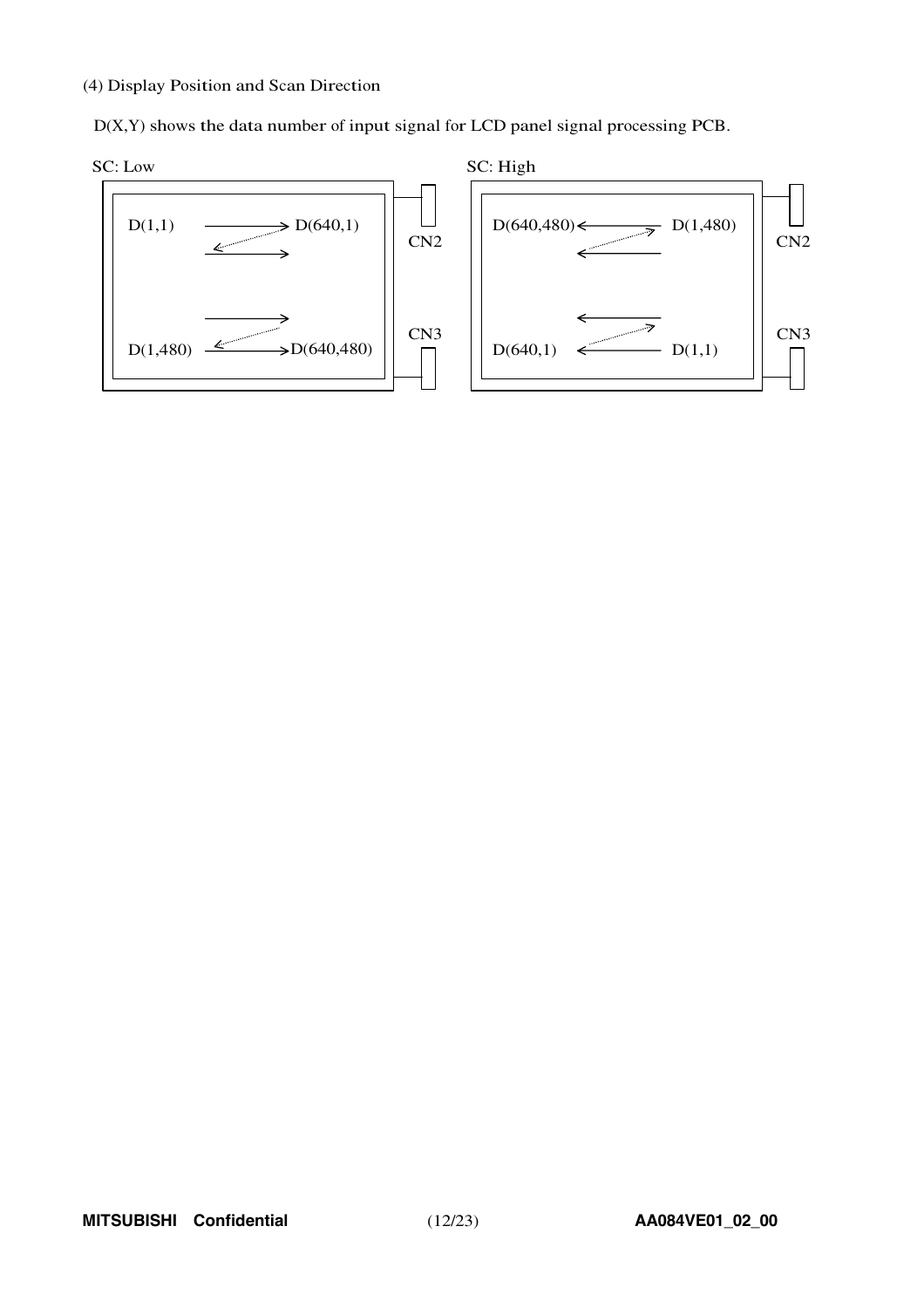# **7. BLOCK DIAGRAM**

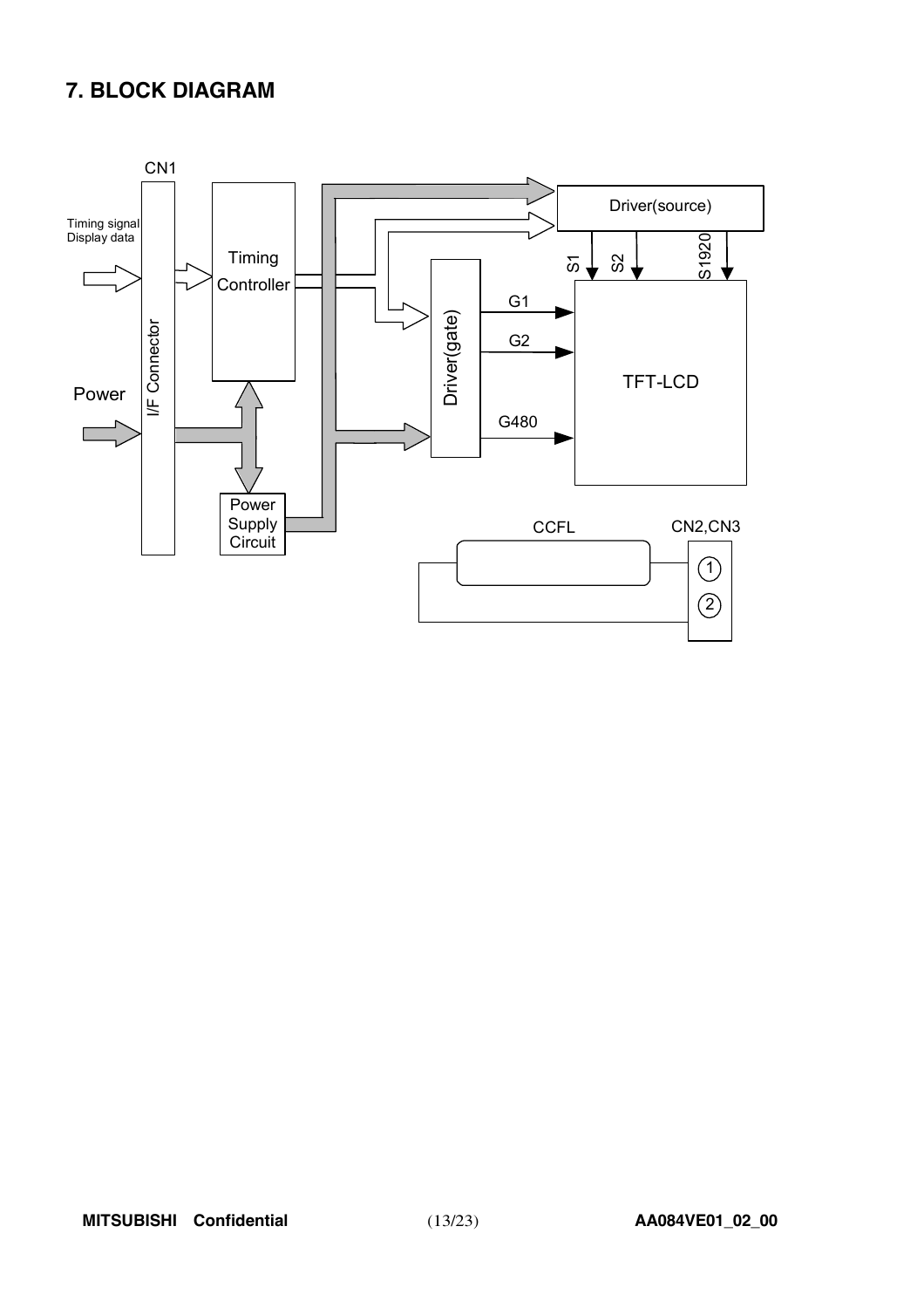# **8. MECHANICAL SPECIFICATIONS**

(1) Front Side



Unit: mm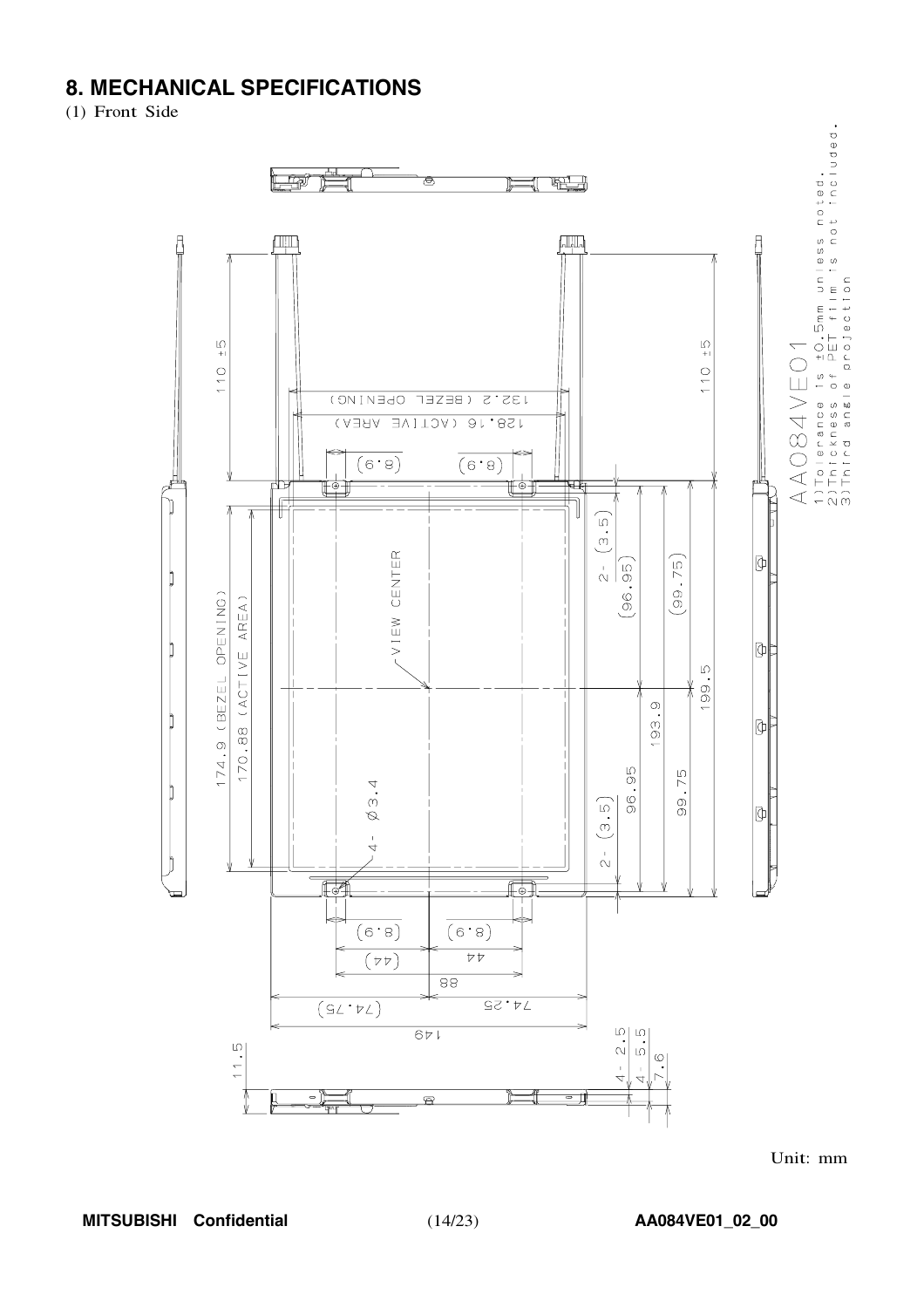



Unit: mm

**MITSUBISHI Confidential** (15/23) **AA084VE01\_02\_00**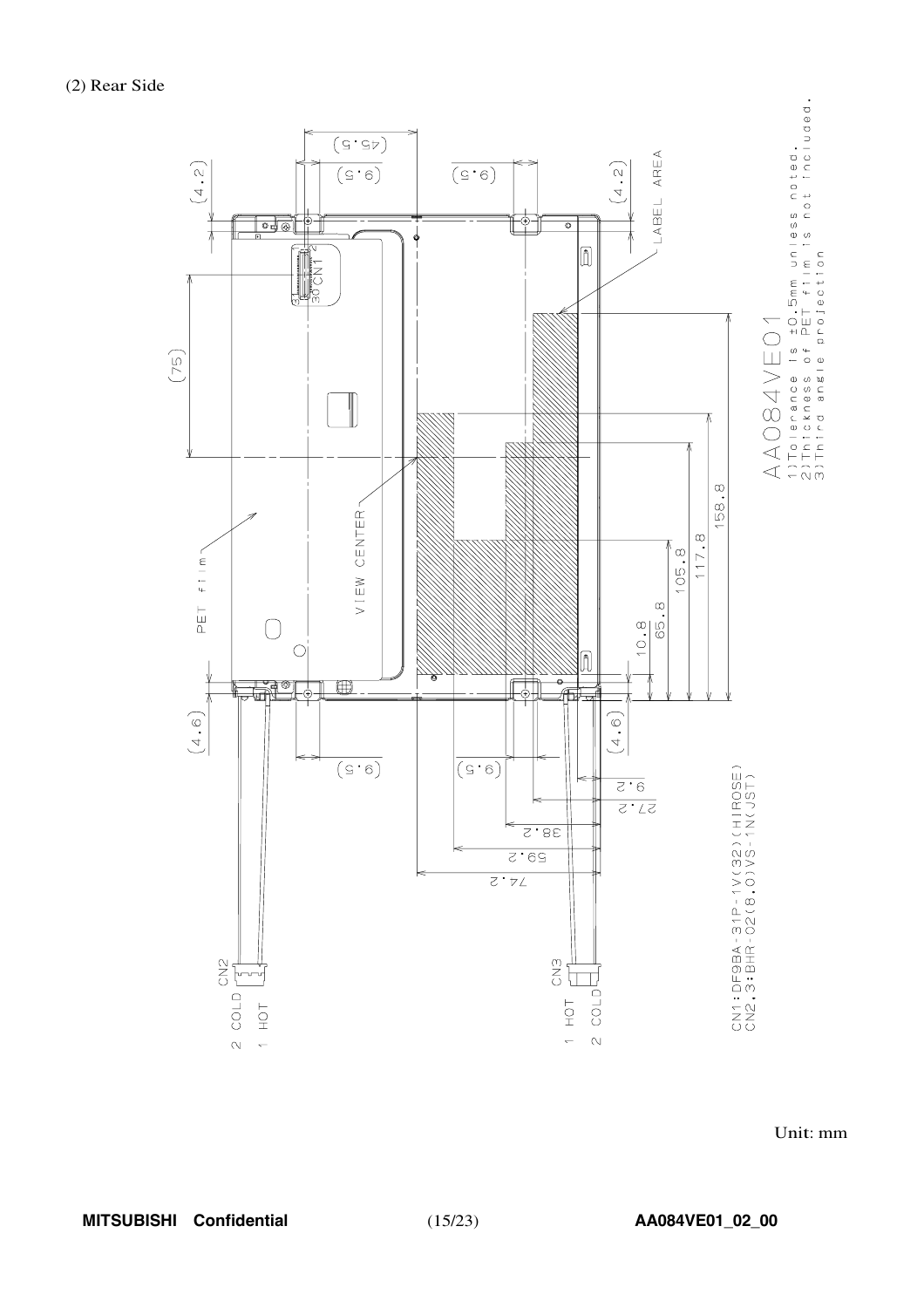# **9. OPTICAL CHARACTERISTICS**

|                       |            |                         | $Ta=25^{\circ}C$ , VCC=3.3V, Input Signals: Typ. Values shown in Section 6 |          |                |                          |                   |            |
|-----------------------|------------|-------------------------|----------------------------------------------------------------------------|----------|----------------|--------------------------|-------------------|------------|
| <b>ITEM</b>           |            | <b>SYMBOL</b>           | <b>CONDITION</b>                                                           | MIN.     | TYP.           | MAX.                     | <b>UNIT</b>       | Remarks    |
| <b>Contrast Ratio</b> |            | CR                      | $\theta$ <sub>V</sub> =0°, $\theta$ <sub>H</sub> =0°                       | 100      | 200            |                          |                   | $*1)*2*5)$ |
| Luminance             |            | Lw                      | $\theta$ <sub>V</sub> =0°, $\theta$ <sub>H</sub> =0°                       | 140      | 200            | $\overline{\phantom{m}}$ | cd/m <sup>2</sup> | $*1*5)$    |
| Luminance Uniformity  |            | $\Delta$ Lw             | $\theta$ <sub>V</sub> =0°, $\theta$ <sub>H</sub> =0°                       | $-$      | --             | 30                       | $\%$              | $*1)*3*5)$ |
| <b>Response Time</b>  |            | tr                      | $\theta$ <sub>V</sub> =0°, $\theta$ <sub>H</sub> =0°                       | $-$      | $\overline{4}$ | $-$                      | ms                | $*1)*4*5$  |
|                       |            | tf                      | $\theta$ <sub>V</sub> =0°, $\theta$ <sub>H</sub> =0°                       | $- -$    | 16             | $\overline{\phantom{m}}$ | ms                | $*1)*4*5$  |
| Viewing               | Horizontal | $\theta_{\rm H}$        | $CR \ge 10$                                                                | $-50-50$ | $-80-80$       | $-$                      | $\circ$           | $*1)*5)$   |
| Angle                 | Vertical   | $\theta$ <sub>V</sub>   |                                                                            | $-50-30$ | $-70-50$       | $\overline{\phantom{m}}$ | $\circ$           | $*1)*5)$   |
| <b>Image Sticking</b> |            | tis                     | 2 <sub>h</sub>                                                             | $-$      | --             | 2                        | S                 | $*6)$      |
|                       | Red        | Rx                      |                                                                            | 0.522    | 0.552          | 0.582                    |                   |            |
|                       |            | <b>Ry</b>               |                                                                            | 0.310    | 0.340          | 0.370                    |                   |            |
|                       | Green      | $G_{X}$                 |                                                                            | 0.280    | 0.310          | 0.340                    |                   |            |
| Color                 |            | Gy                      |                                                                            | 0.520    | 0.550          | 0.580                    | $\qquad \qquad -$ | $*1*5)$    |
| Coordinates           | Blue       | Bx                      | $\theta$ <sub>V</sub> =0°, $\theta$ <sub>H</sub> =0°                       | 0.132    | 0.162          | 0.192                    |                   |            |
|                       |            | $\mathbf{B} \mathbf{y}$ |                                                                            | 0.138    | 0.168          | 0.198                    |                   |            |
|                       | White      | Wx                      |                                                                            | 0.283    | 0.313          | 0.343                    |                   |            |
|                       |            | Wy                      |                                                                            | 0.299    | 0.329          | 0.359                    |                   |            |

[Note]

These items are measured using CS1000(MINOLTA) for color coordinates, EZContrast(ELDIM) for viewing angle, and CS1000 or BM-5A(TOPCON) for others under the dark room condition (no ambient light) after more than 30 minutes from turning on the lamp unless noted.

Condition:  $IL = 6.5$  mArms,  $FL = 55kHz$ 

Measurement method for luminance and color coordinates is as follows.



The luminance is measured according to FLAT PANEL DISPLAY MEASUREMENTS STANDARD (VESA Standard).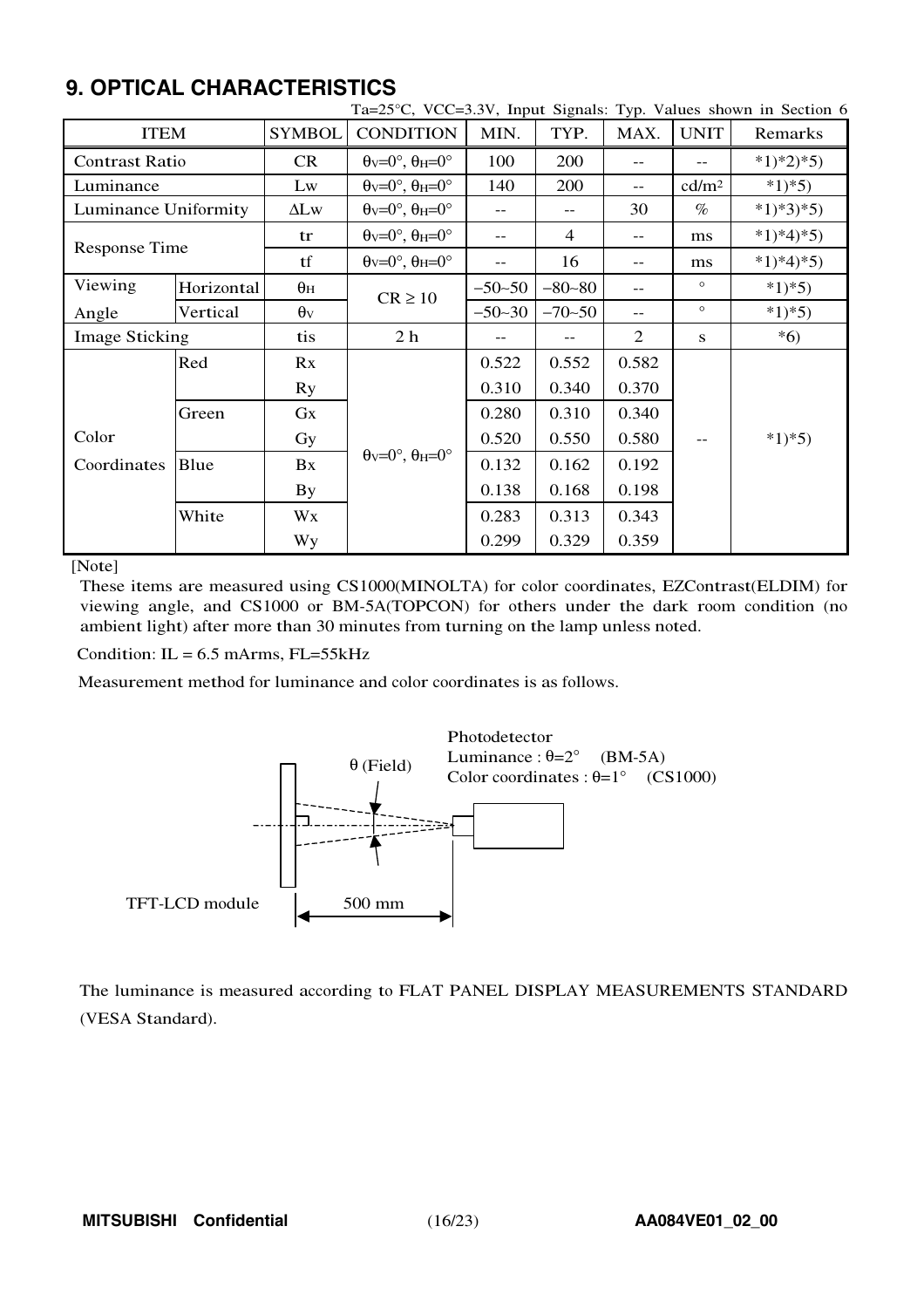### \*1) Measurement Point

Contrast Ratio, Luminance, Response Time, Viewing Angle, Color Coordinates: Display Center Luminanc<sup>e</sup> Uniformity: point <sup>1</sup>∼<sup>5</sup> shown in a figure belo<sup>w</sup>



### \*2) Definition of Contrast Ratio

CR=Luminance with all white pixels / Luminance with all black pixels

- \*3) Definition of Luminance Uniformity  $\Delta$ Lw=[Lw(MAX)/Lw(MIN)-1]  $\times$  100
- \*4) Definition of Response Time



 $*$ 5) Definition of Viewing Angle (θν, θ<sub>H</sub>)

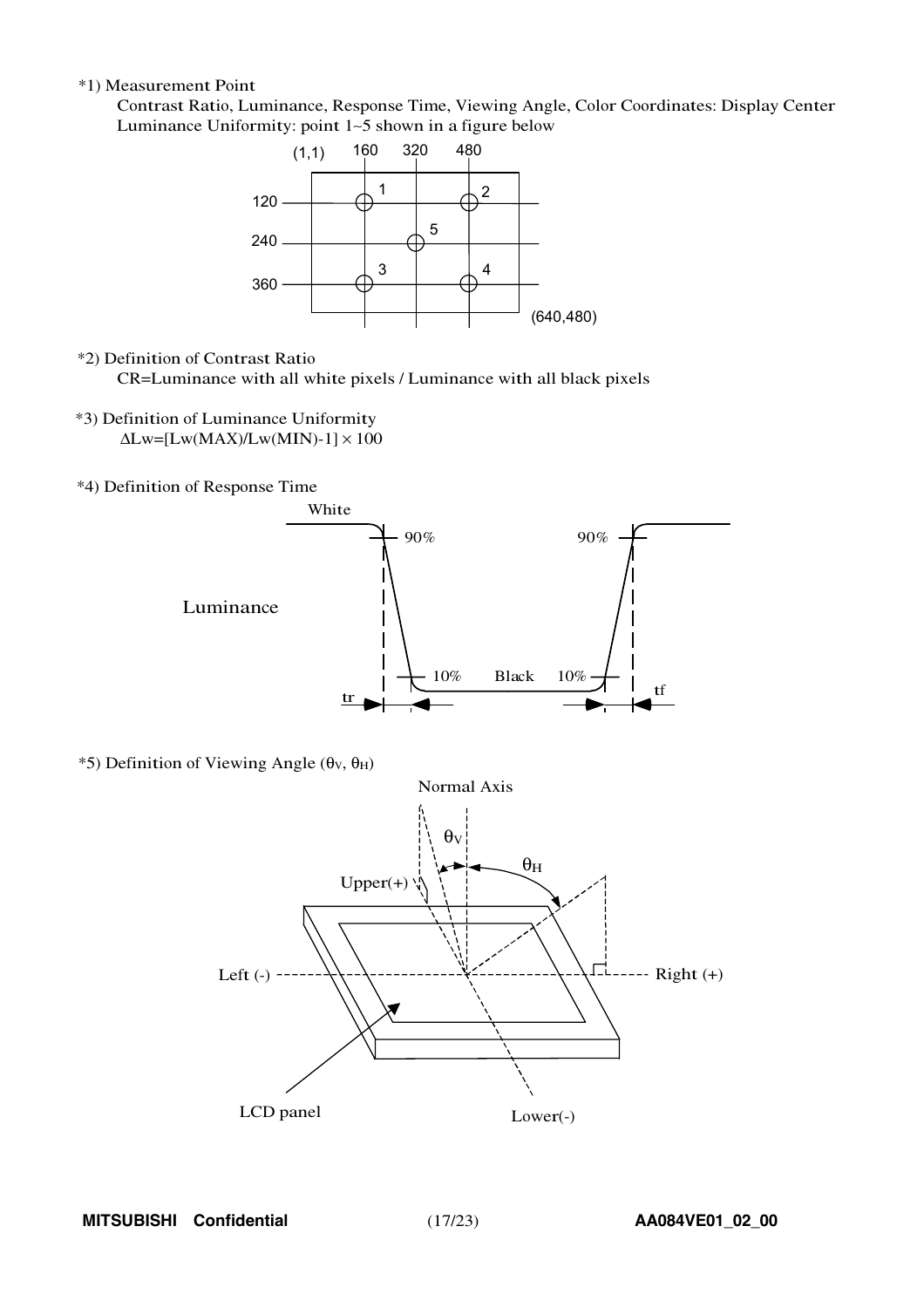### \*6) Image Sticking

Continuously display the test pattern shown in the figure below for two-hours. Then display a completely white screen. The previous image shall not persist more than two seconds at 25°C.



TEST PATTERN FOR IMAGE STICKING TEST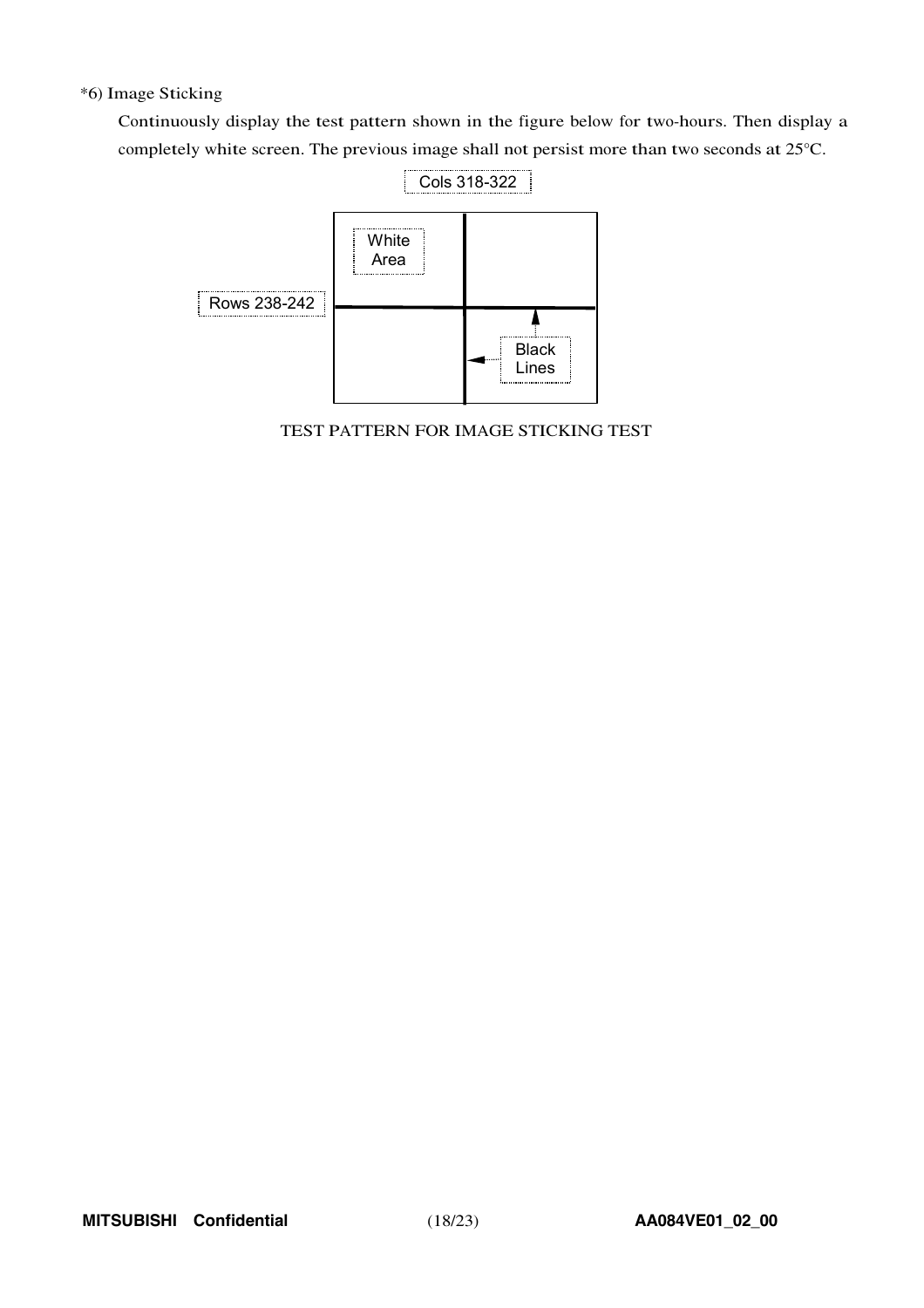# **10. RELIABILITY TEST CONDITION**

### (1) Temperature and Humidity

| <b>TEST ITEM</b>                                          | <b>CONDITIONS</b>                                                   |  |  |  |
|-----------------------------------------------------------|---------------------------------------------------------------------|--|--|--|
| <b>HIGH TEMPERATURE</b><br><b>HIGH HUMIDITY OPERATION</b> | 40°C, 90%RH, 240 h<br>(No condensation)                             |  |  |  |
| <b>HIGH TEMPERATURE OPERATION</b>                         | $70^{\circ}$ C, 240 h                                               |  |  |  |
| LOW TEMPERATURE OPERATION                                 | $-20^{\circ}$ C, 240 h                                              |  |  |  |
| <b>HIGH TEMPERATURE STORAGE</b>                           | 80°C, 240 h                                                         |  |  |  |
| LOW TEMPERATURE STORAGE                                   | $-20^{\circ}$ C, 240 h                                              |  |  |  |
| THERMAL SHOCK (NON-OPERATION)                             | BETWEEN $-20^{\circ}$ C (1h) and 80 $^{\circ}$ C(1h),<br>100 CYCLES |  |  |  |

### (2) Shock & Vibration

| <b>ITEM</b>      | <b>CONDITIONS</b>                                                     |  |  |  |  |
|------------------|-----------------------------------------------------------------------|--|--|--|--|
|                  | Shock level: $1470 \text{ m/s}^2 (150 \text{G})$                      |  |  |  |  |
| <b>SHOCK</b>     | Waveform: half sinusoidal wave, 2 ms                                  |  |  |  |  |
| (NON-OPERATION)  | Number of shocks: one shock input in each direction of three mutually |  |  |  |  |
|                  | perpendicular axis for a total of six shock inputs                    |  |  |  |  |
|                  | Vibration level: $9.8 \text{ m/s}^2$ (1.0G)(Zero to Peak)             |  |  |  |  |
|                  | Waveform: sinusoidal                                                  |  |  |  |  |
| <b>VIBRATION</b> | Frequency range: 5 to 500 Hz                                          |  |  |  |  |
| (NON-OPERATION)  | Frequency sweep rate: 0.5 octave /min                                 |  |  |  |  |
|                  | Duration: one sweep from 5 to 500 Hz in each of three mutually        |  |  |  |  |
|                  | perpendicular axis(each x,y,z axis: 1 hour, total 3 hours)            |  |  |  |  |

### (3) Judgment standard

The judgment of the above tests should be made as follow:

Pass: Normal display image, no damage of the display function. (ex. no line defect)

Partial transformation of the module parts should be ignored.

Fail: No display image, damage of the display function. (ex. line defect)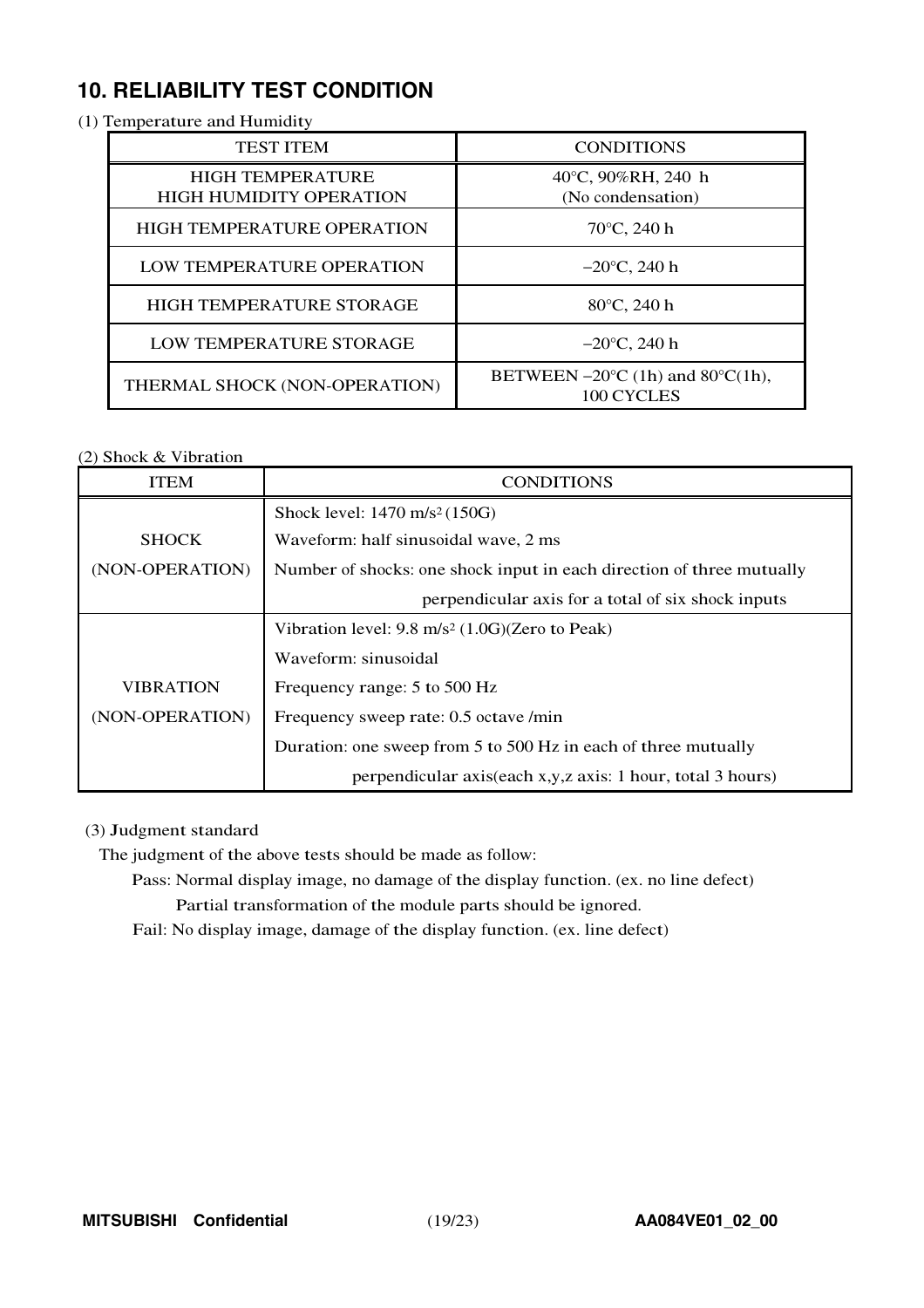# **11. OTHER FEATURE**

This LCD module complies with RoHS. \*)

\*) RoHS: Restriction of the use of certain hazardous substances in electrical and electronic equipment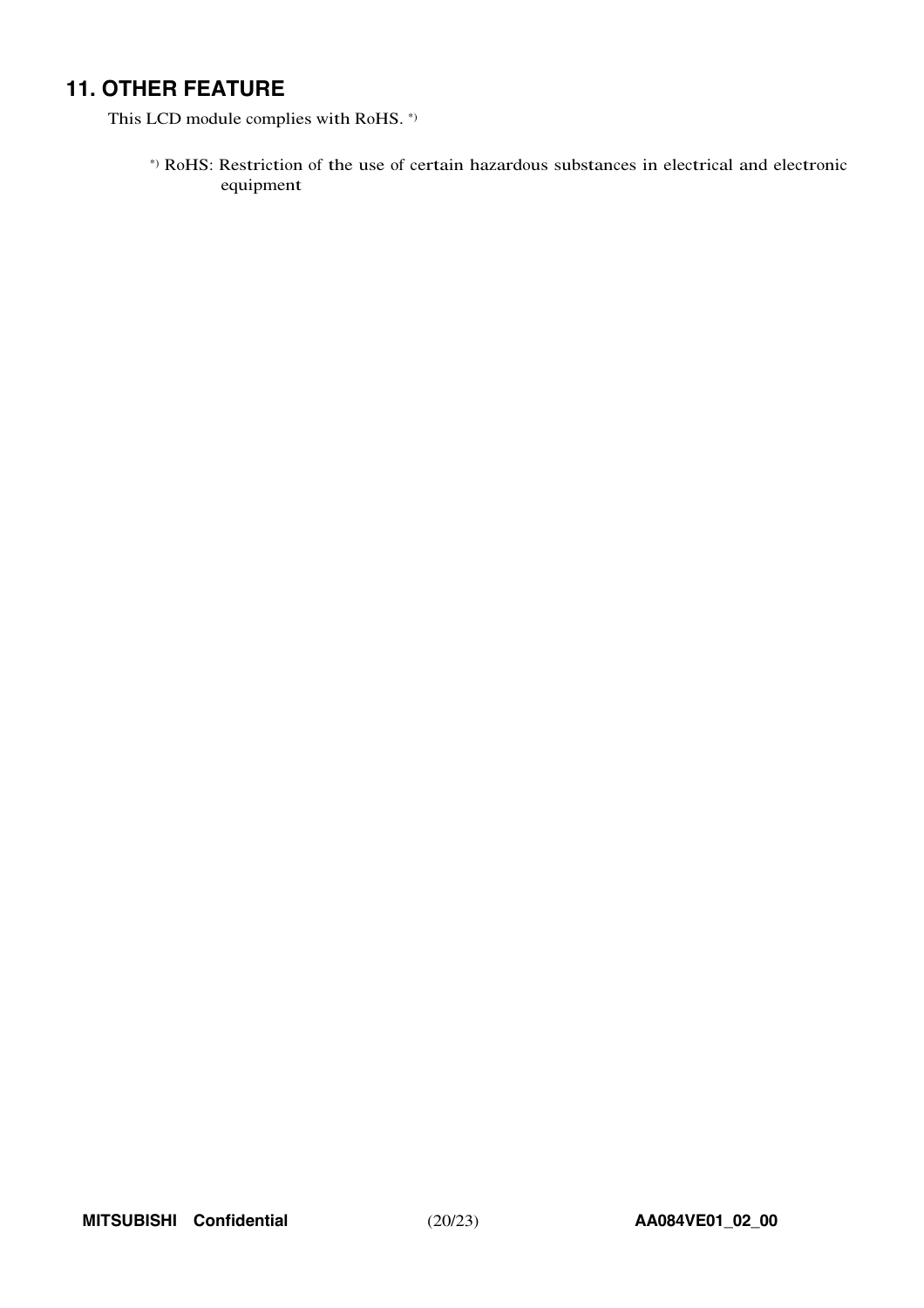## **12. HANDLING PRECAUTIONS FOR TFT-LCD MODULE**

Please pay attention to the followings in handling TFT-LCD products;

### **(1) ASSEMBLY PRECAUTION**

- a. Please mount the LCD module by using mounting hole with a screw clamping torque (recommended value: 0.3 Nm). Please do not bend or wrench the LCD module in assembling. Please do not drop, bend or twist the LCD module in handling.
- b. Please design display housing in accordance with the following guide lines.
	- (a) Housing case must be designed carefully so as not to put stresses on LCD all sides and not to wrench module. The stresses may cause non-uniformity even if there is no non-uniformity statically.
	- (b) Keep sufficient clearance between LCD module back surface and housing when the LCD module is mounted. Approximately 1.0mm of the clearance in the design is recommended taking into account the tolerance of LCD module thickness and mounting structure height on the housing.
	- (c) When some parts, such as, FPC cable and ferrite plate, are installed underneath the LCD module, still sufficient clearance is required, such as 0.5mm. This clearance is, especially, to be reconsidered when the additional parts are implemented for EMI countermeasure.
	- (d) Design the inverter location and connector position carefully so as not to give stress to lamp cable, or not to interface the LCD module by the lamp cable.
	- (e) Keep sufficient clearance between LCD module and the others parts, such as inverter and speaker so as not to interface the LCD module. Approximately 1.0mm of the clearance in the design is recommended.
	- (f) To avoid local elevation/decrease of temperature, considering location of heating element, heat release, thermal design should be done.
- c. Please do not push or scratch LCD panel surface with anything hard. And do not soil LCD panel surface by touching with bare hands. (Polarizer film, surface of LCD panel is easy to be flawed.)
- d. Please do not press any parts on the rear side such as source TCP, gate TCP, control circuit board and FPCs during handling LCD module. If pressing rear part is unavoidable, handle the LCD module with care not to damage them.
- e. Please wipe off LCD panel surface with absorbent cotton or soft cloth in case of it being soiled.
- f. Please wipe off drops of adhesives like saliva and water on LCD panel surface immediately. They might damage to cause panel surface variation and color change.
- g. Please do not take a LCD module to pieces and reconstruct it. Resolving and reconstructing modules may cause them not to work well.
- h. Please do not touch metal frames with bare hands and soiled gloves. A color change of the metal frames can happen during a long preservation of soiled LCD modules.
- i. Please handle metal frame carefully because edge of metal frame is very sharp.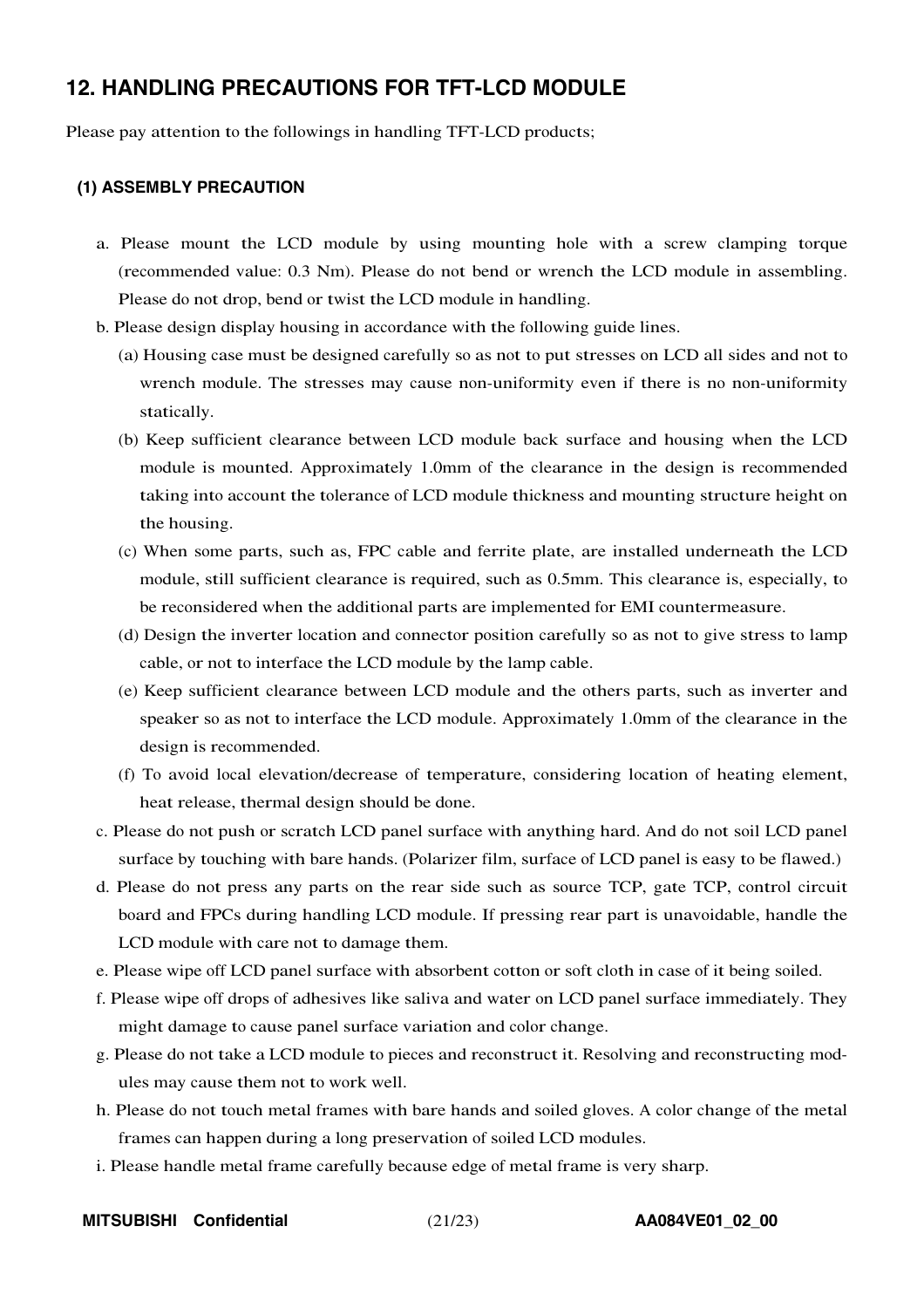- j. Please pay attention to handling lead wire of backlight so that it is not tugged in connecting with inverter.
- k. Please connect the metal frame of LCD module to GND in order to minimize the effect of external noise and EMI.
- l. Be sure to connect the cables and the connectors correctly.

### **(2) OPERATING PRECAUTIONS**

- a. Please be sure to turn off the power supply before connecting and disconnecting signal input cable.
- b. Please do not change variable resistance settings in LCD module. They are adjusted to the most suitable value. If they are changed, it might happen LCD does not satisfy the characteristics specification.
- c. LCD backlight takes longer time to become stable of radiation characteristics in low temperature than in room temperature.
- d. The interface signal speed is very high. Please pay attention to transmission line design and other high speed signal precautions to satisfy signal specification.
- e. A condensation might happen on the surface and inside of LCD module in case of sudden change of ambient temperature.
- f. Please pay attention not to display the same pattern for very long time. Image might stick on LCD. Even if image sticking happens, it may disappear as the operation time proceeds.
- g. Please obey the same safe instructions as ones being prepared for ordinary electronic products.

### **(3) PRECAUTIONS WITH ELECTROSTATICS**

- a. This LCD module use CMOS-IC on circuit board and TFT-LCD panel, and so it is easy to be affected by electrostatics. Please be careful with electrostatics by the way of your body connecting to the ground and so on.
- b. Please remove protection film very slowly from the surface of LCD module to prevent from electrostatics occurrence.

### **(4) STORAGE PRECAUTIONS**

- a. Please do not leave the LCDs in the environment of high humidity and high temperature such as 60°C90%RH.
- b. Please do not leave the LCDs in the environment of low temperature; below -20°C.

### **(5) SAFETY PRECAUTIONS**

a. When you waste damaged or unnecessary LCDs, it is recommended to crush LCDs into pieces

**MITSUBISHI Confidential**  $(22/23)$  **AA084VE01 02 00**